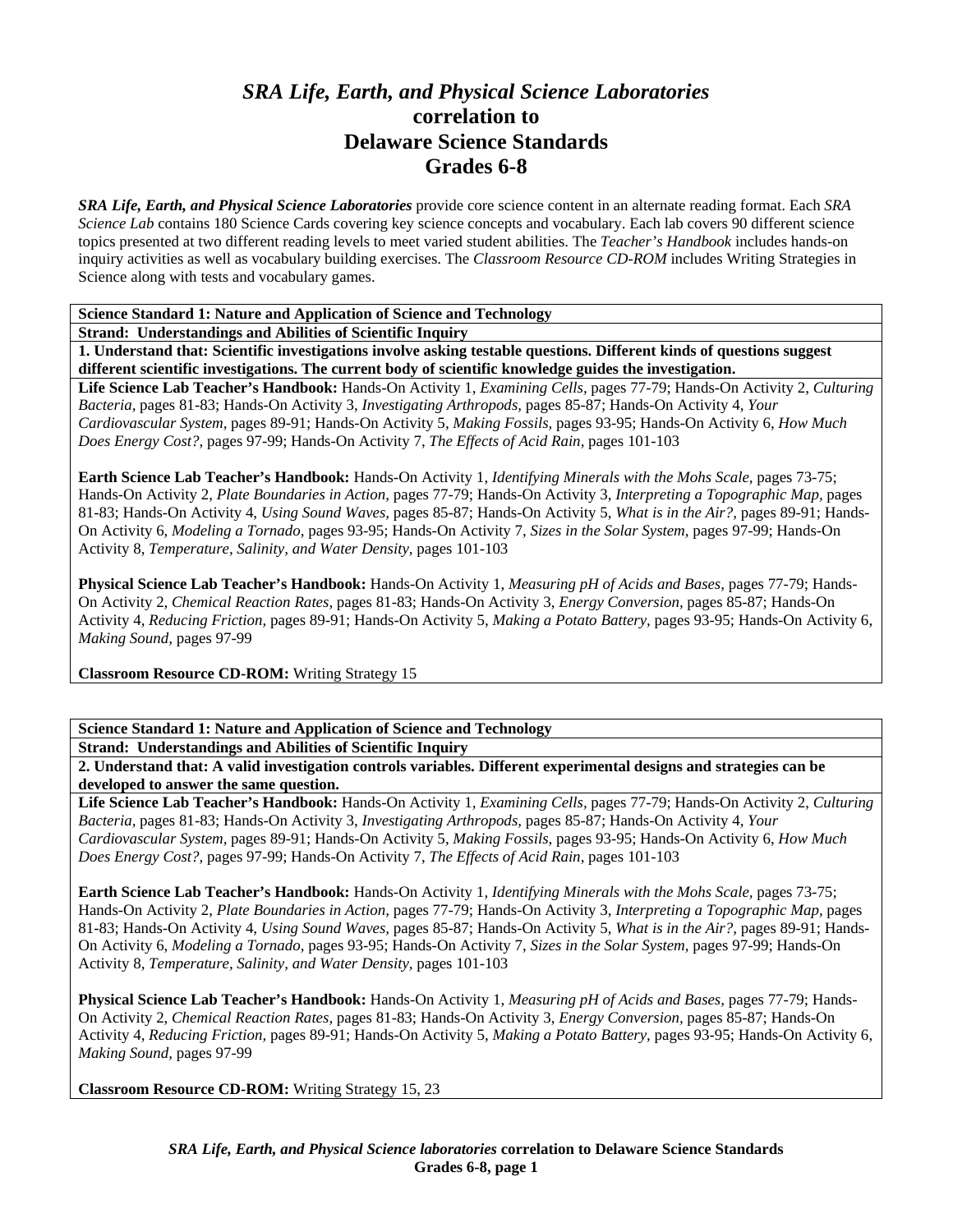**Science Standard 1: Nature and Application of Science and Technology** 

**Strand: Understandings and Abilities of Scientific Inquiry** 

**3. Understand that: In a scientific investigation, data collection involves making precise measurements and keeping accurate records so that others can replicate the experiment.** 

**Life Science Lab Teacher's Handbook:** Hands-On Activity 2, *Culturing Bacteria,* pages 81-83; Hands-On Activity 3, *Investigating Arthropods,* pages 85-87; Hands-On Activity 4, *Your Cardiovascular System,* pages 89-91; Hands-On Activity 5, *Making Fossils,* pages 93-95; Hands-On Activity 6, *How Much Does Energy Cost?,* pages 97-99; Hands-On Activity 7, *The Effects of Acid Rain,* pages 101-103

**Earth Science Lab Teacher's Handbook:** Hands-On Activity 1, *Identifying Minerals with the Mohs Scale,* pages 73-75; Hands-On Activity 3, *Interpreting a Topographic Map,* pages 81-83; Hands-On Activity 5, *What is in the Air?,* pages 89-91; Hands-On Activity 8, *Temperature, Salinity, and Water Density,* pages 101-103

**Physical Science Lab Teacher's Handbook:** Hands-On Activity 1, *Measuring pH of Acids and Bases,* pages 77-79; Hands-On Activity 2, *Chemical Reaction Rates,* pages 81-83; Hands-On Activity 3, *Energy Conversion,* pages 85-87; Hands-On Activity 4, *Reducing Friction,* pages 89-91; Hands-On Activity 6, *Making Sound,* pages 97-99

**Classroom Resource CD-ROM:** Writing Strategy 22, 24

**Science Standard 1: Nature and Application of Science and Technology** 

**Strand: Understandings and Abilities of Scientific Inquiry** 

**4. Understand that: There is much experimental and observational evidence that supports a large body of knowledge. The scientific community supports known information until new experimental evidence arises that does not match existing explanations. This leads to the evolution of the scientific body of knowledge.** 

**Life Science Lab, Level A:** Cards 46, 49, 64, 65, 66, 67, 69 **Life Science Lab, Level B:** Cards 46, 49, 64, 65, 66, 67, 69

**Earth Science Lab, Level A: Cards 10, 30, 51, 54, 68, 72, 78 Earth Science Lab, Level B:** Cards 10, 30, 51, 54, 68, 72, 78

**Physical Science Lab, Level A: Cards 3, 7, 17, 34, 35, 53, 59 Physical Science Lab, Level B:** Cards 3, 7, 17, 34, 35, 53, 59

**Science Standard 1: Nature and Application of Science and Technology** 

**Strand: Understandings and Abilities of Scientific Inquiry** 

**5. Understand that: Evaluating the explanations proposed by others involves examining and comparing evidence, identifying faulty reasoning, pointing out statements that go beyond the evidence, and suggesting alternative observations for the same observations. Conflicting data or conflicting interpretations of the same data suggest the need for further investigation. Continued investigation can lead to greater understanding and resolution of the conflict. Life Science Lab Teacher's Handbook:** Hands-On Activity 1, *Examining Cells,* pages 77-79; Hands-On Activity 2, *Culturing Bacteria,* pages 81-83; Hands-On Activity 3, *Investigating Arthropods,* pages 85-87; Hands-On Activity 4, *Your Cardiovascular System,* pages 89-91; Hands-On Activity 5, *Making Fossils,* pages 93-95; Hands-On Activity 6, *How Much Does Energy Cost?,* pages 97-99; Hands-On Activity 7, *The Effects of Acid Rain,* pages 101-103

**Earth Science Lab Teacher's Handbook:** Hands-On Activity 1, *Identifying Minerals with the Mohs Scale,* pages 73-75; Hands-On Activity 2, *Plate Boundaries in Action,* pages 77-79; Hands-On Activity 3, *Interpreting a Topographic Map,* pages 81-83; Hands-On Activity 4, *Using Sound Waves,* pages 85-87; Hands-On Activity 5, *What is in the Air?,* pages 89-91; Hands-On Activity 6, *Modeling a Tornado,* pages 93-95; Hands-On Activity 7, *Sizes in the Solar System,* pages 97-99; Hands-On Activity 8, *Temperature, Salinity, and Water Density,* pages 101-103

**Physical Science Lab Teacher's Handbook:** Hands-On Activity 1, *Measuring pH of Acids and Bases,* pages 77-79; Hands-On Activity 2, *Chemical Reaction Rates,* pages 81-83; Hands-On Activity 3, *Energy Conversion,* pages 85-87; Hands-On Activity 4, *Reducing Friction,* pages 89-91; Hands-On Activity 5, *Making a Potato Battery,* pages 93-95; Hands-On Activity 6, *Making Sound,* pages 97-99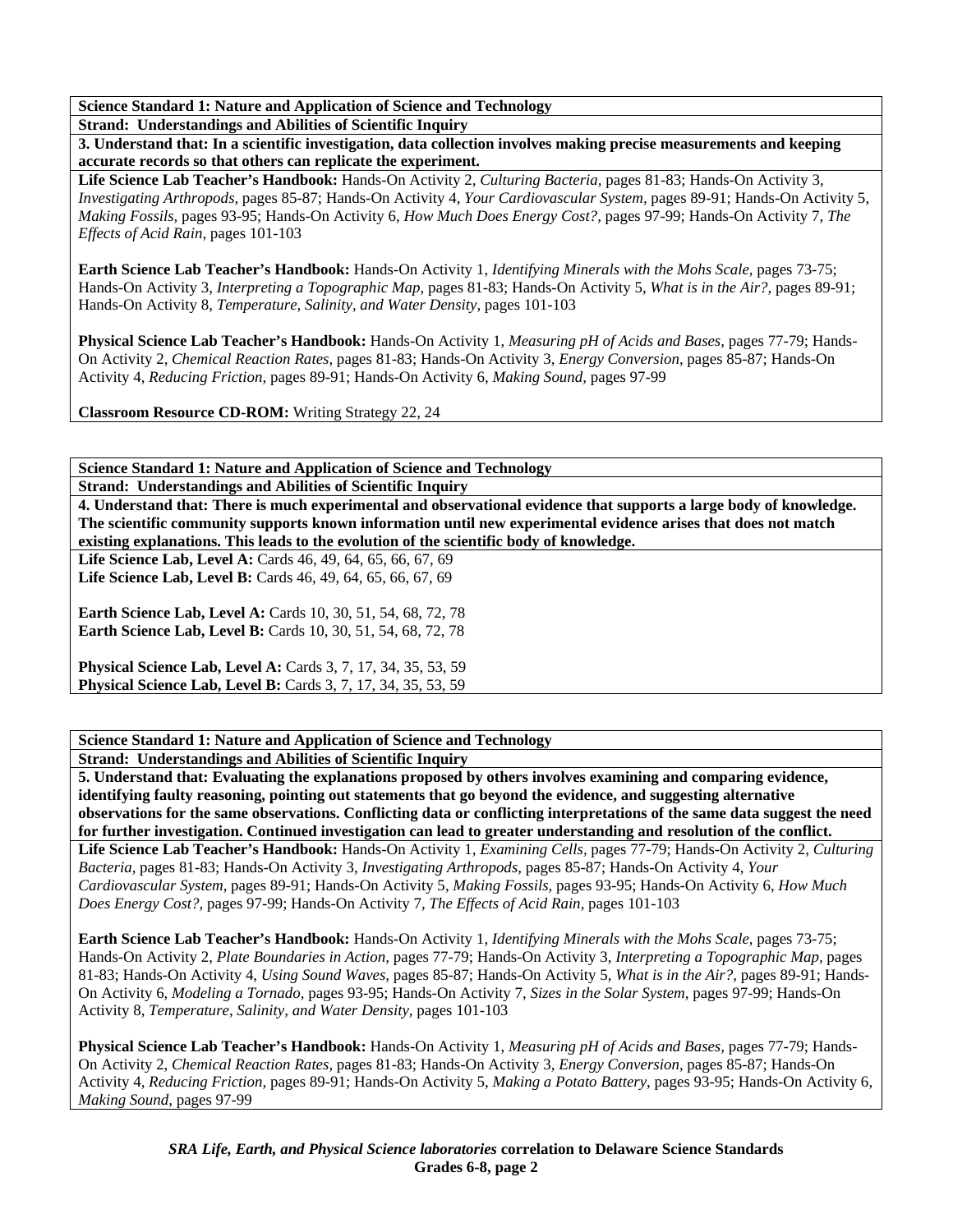**Science Standard 1: Nature and Application of Science and Technology** 

**Strand: Understandings and Abilities of Scientific Inquiry** 

**6. Understand that: The scientific habits of mind and other sources of knowledge and skills are essential to scientific inquiry. Habits of mind include tolerance of ambiguity, skepticism, openness to new ideas, and objectivity. Other knowledge and skill include mathematics, reading, writing, and technology.** 

**Life Science Lab Teacher's Handbook:** Hands-On Activity 1, *Examining Cells,* pages 77-79; Hands-On Activity 2, *Culturing Bacteria,* pages 81-83; Hands-On Activity 3, *Investigating Arthropods,* pages 85-87; Hands-On Activity 4, *Your Cardiovascular System,* pages 89-91; Hands-On Activity 5, *Making Fossils,* pages 93-95; Hands-On Activity 6, *How Much Does Energy Cost?,* pages 97-99; Hands-On Activity 7, *The Effects of Acid Rain,* pages 101-103

**Earth Science Lab Teacher's Handbook:** Hands-On Activity 1, *Identifying Minerals with the Mohs Scale,* pages 73-75; Hands-On Activity 2, *Plate Boundaries in Action,* pages 77-79; Hands-On Activity 3, *Interpreting a Topographic Map,* pages 81-83; Hands-On Activity 4, *Using Sound Waves,* pages 85-87; Hands-On Activity 5, *What is in the Air?,* pages 89-91; Hands-On Activity 6, *Modeling a Tornado,* pages 93-95; Hands-On Activity 7, *Sizes in the Solar System,* pages 97-99; Hands-On Activity 8, *Temperature, Salinity, and Water Density,* pages 101-103

**Physical Science Lab Teacher's Handbook:** Hands-On Activity 1, *Measuring pH of Acids and Bases,* pages 77-79; Hands-On Activity 2, *Chemical Reaction Rates,* pages 81-83; Hands-On Activity 3, *Energy Conversion,* pages 85-87; Hands-On Activity 4, *Reducing Friction,* pages 89-91; Hands-On Activity 5, *Making a Potato Battery,* pages 93-95; Hands-On Activity 6, *Making Sound,* pages 97-99

**Science Standard 1: Nature and Application of Science and Technology** 

**Strand: Science, Technology, and Society** 

**1. Advances in technology can expand the body of scientific knowledge. Technological tools allow people to observe objects and phenomena that otherwise would not be possible. Technology enhances the quality, accuracy, speed and analysis of data gathered.** 

Life Science Lab, Level A: Cards 5, 49, 83 Life Science Lab, Level B: Cards 5, 49, 83

**Earth Science Lab, Level A: Cards 16, 20, 31, 51, 54, 70, 79, 80, 81, 88 Earth Science Lab, Level B:** Cards 16, 20, 31, 51, 54, 70, 79, 80, 81, 88

Physical Science Lab, Level A: Cards 81, 84, 90 Physical Science Lab, Level B: Cards 81, 84, 90

**Science Standard 1: Nature and Application of Science and Technology** 

**Strand: Science, Technology, and Society** 

**2. Science and technology in society are driven by the following factors: economical, political, cultural, social, and environmental. Increased scientific knowledge and technology create changes that can be beneficial or detrimental to individuals or society through impact on human health and the environment.** 

**Life Science Lab, Level A:** Cards 46, 49, 64, 69, 87, 88, 89, 90 **Life Science Lab, Level B:** Cards 46, 49, 64, 69, 87, 88, 89, 90

**Life Science Lab Teacher's Handbook:** Hands-On Activity 7, *The Effects of Acid Rain,* pages 101-103

**Earth Science Lab, Level A:** Cards 16, 20, 37, 42, 51, 54, 59, 60, 61, 70, 79, 80, 81, 86, 88 Earth Science Lab, Level B: Cards 16, 20, 37, 42, 51, 54, 59, 60, 61, 70, 79, 80, 81, 86, 88 **Earth Science Lab Teacher's Handbook:** Hands-On Activity 5, *What is in the Air?,* pages 89-91

**Physical Science Lab, Level A: Cards 33, 35, 76, 81, 84, 90 Physical Science Lab, Level B: Cards 33, 35, 76, 81, 84, 90**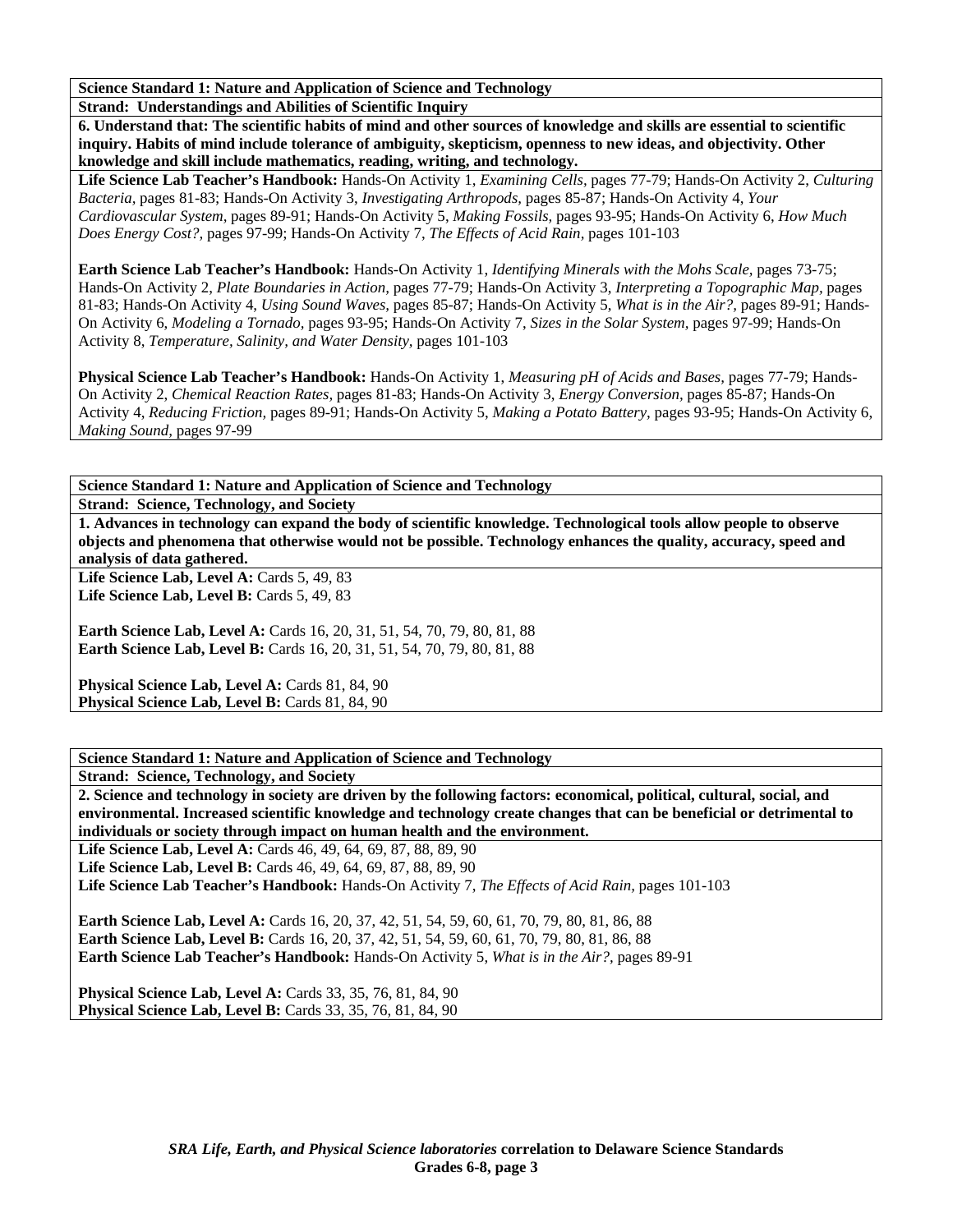**Science Standard 1: Nature and Application of Science and Technology** 

**Strand: History and Context of Science** 

**1. Over the course of human history, contributions to science have been made by different people from different cultures. Studying some of these contributions and how they came about provides insight into the expansion of scientific knowledge.** 

**Life Science Lab, Level A:** Cards 2, 5, 46, 59 Life Science Lab, Level B: Cards 2, 5, 46, 59

**Earth Science Lab, Level A: Cards 10, 68, 72, 78 Earth Science Lab, Level B: Cards 10, 68, 72, 78** 

Physical Science Lab, Level A: Cards 3, 7, 17, 55 Physical Science Lab, Level B: Cards 3, 7, 17, 55

## **Science Standard 2: Materials and Their Properties**

**Strand: Properties and Structure of Materials** 

**1. All matter consists of particles too small to be seen with the naked eye. The arrangement, motion, and interaction of these particles determine the three states of matter (solid, liquid, and gas). Particles in all three states are in constant motion. In the solid state, tightly packed particles have a limited range of motion. In the liquid state, particles are loosely packed and move past each other. In the gaseous state, particles are free to move.** 

**Physical Science Lab, Level A: Cards 3, 4, 5, 6, 7, 42 Physical Science Lab, Level B:** Cards 3, 4, 5, 6, 7, 42

| <b>Science Standard 2: Materials and Their Properties</b>                                                       |
|-----------------------------------------------------------------------------------------------------------------|
| <b>Strand: Properties and Structure of Materials</b>                                                            |
| 2. A phase change may occur when a material absorbs or releases heat energy. Changes in phase do not change the |
| particles but do change how they are arranged.                                                                  |
| <b>Physical Science Lab, Level A: Cards 5, 6, 7, 8, 42</b>                                                      |
| <b>Physical Science Lab, Level B:</b> Cards 5, 6, 7, 8, 42                                                      |
|                                                                                                                 |

**Science Standard 2: Materials and Their Properties** 

**Strand: Properties and Structure of Materials** 

**3. Some physical properties, such as mass and volume, depend upon the amount of material. Other physical properties, such as density and melting point, are independent of the quantity of material. Density and melting point are unique properties for a material. Tools such as microscopes, scales, beakers, graduated cylinders, Celsius thermometers, and metric rulers are used to measure physical properties. Physical Science Lab, Level A: Cards 1, 2, 42** 

Physical Science Lab, Level B: Cards 1, 2, 42

**Science Standard 2: Materials and Their Properties** 

**Strand: Properties and Structure of Materials** 

**4. An important property of materials is their ability to conduct heat. Some materials, such as certain metals, are excellent conductors, while other materials, such as glass, are poor conductors (good thermal insulators). Physical Science Lab, Level A: Card 43** Physical Science Lab, Level B: Card 43

| <b>Science Standard 2: Materials and Their Properties</b>                                       |
|-------------------------------------------------------------------------------------------------|
| <b>Strand: Properties and Structure of Materials</b>                                            |
| 5. Exposure to energy, such as light and heat, may change the physical properties of materials. |
| <b>Physical Science Lab, Level A: Cards 5, 6, 7, 8, 42</b>                                      |
| <b>Physical Science Lab, Level B:</b> Cards 5, 6, 7, 8, 42                                      |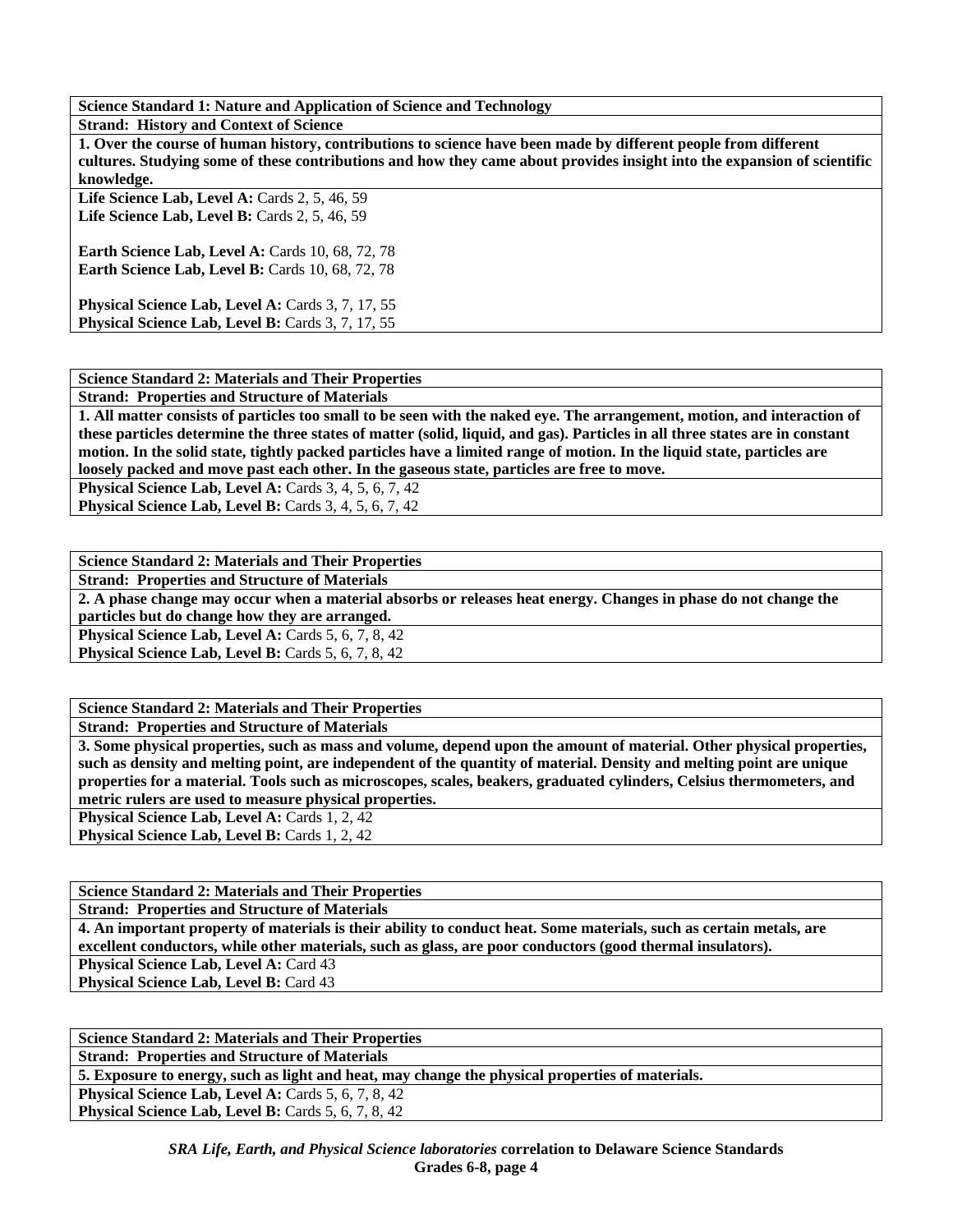**Science Standard 2: Materials and Their Properties** 

**Strand: Mixtures and Solutions** 

**1. Mixtures can be homogeneous or heterogeneous. Mixtures may be solids, liquids, and/or gases. Most materials are physical mixtures consisting of different components in varying concentrations. The individual components can be separated using the components' unique physical properties.** 

Physical Science Lab, Level A: Cards 12, 13 **Physical Science Lab, Level B: Cards 12, 13** 

**Science Standard 2: Materials and Their Properties** 

**Strand: Mixtures and Solutions** 

**2. Solutions are homogeneous mixtures of two or more components. The properties of a solution depend on the nature and concentration of the solute(s) and the nature of the solvent(s).** 

**Physical Science Lab, Level A: Card 13** 

**Physical Science Lab, Level B: Card 13** 

**Science Standard 2: Materials and Their Properties Strand: Mixtures and Solutions 3. The rate of solubility is influenced by temperature and the surface area of the solute. Physical Science Lab, Level A: Card 13 Physical Science Lab, Level B: Card 13** 

**Science Standard 2: Materials and Their Properties** 

**Strand: Mixtures and Solutions** 

**4. Temperature of the solvent can affect the saturation point of the solution.** 

**Physical Science Lab, Level A: Card 13 Physical Science Lab, Level B: Card 13** 

**Science Standard 2: Materials and Their Properties** 

**Strand: Mixtures and Solutions** 

**5. In mixtures, individual components move from areas of higher concentration to areas of lower concentration to eliminate concentration differences. Diffusion is the movement of individual components.** 

Life Science Lab, Level A: Card 8 Life Science Lab, Level B: Card 8

**Physical Science Lab, Level A: Cards 12, 13 Physical Science Lab, Level B: Cards 12, 13** 

| <b>Science Standard 2: Materials and Their Properties</b>                                                          |
|--------------------------------------------------------------------------------------------------------------------|
| <b>Strand: Conservation of Matter</b>                                                                              |
| 1. The total mass of the mixture is equal to the sum of the masses of the components. Total mass is conserved when |
| different substances are mixed.                                                                                    |
| <b>Physical Science Lab, Level A: Cards 9, 12, 13</b>                                                              |
| <b>Physical Science Lab, Level B:</b> Cards 9, 12, 13                                                              |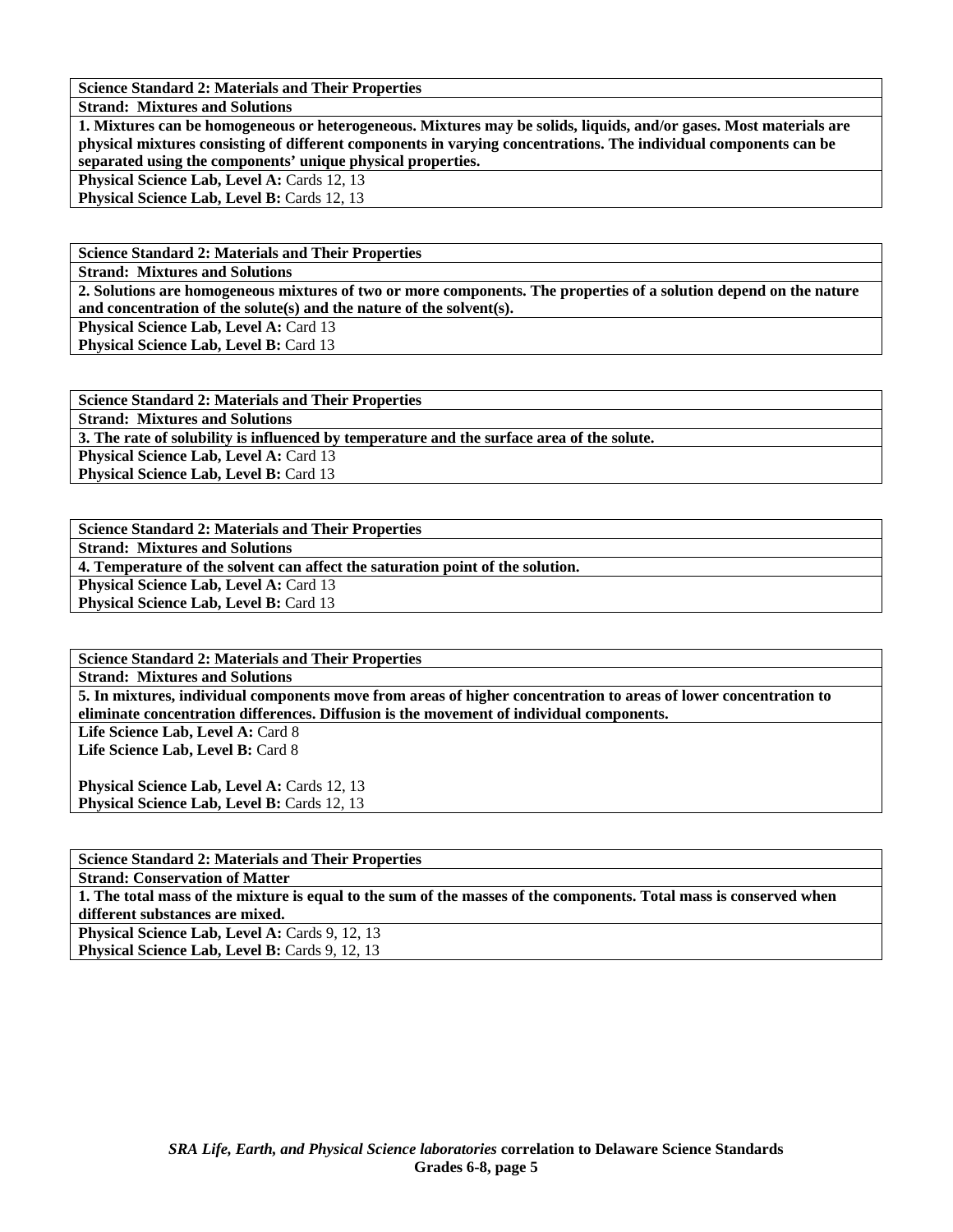**Science Standard 2: Materials and Their Properties** 

**Strand: Material Technology** 

**1. Synthetic materials and/or modified natural materials are produced to make products used in everyday life. Physical Science Lab, Level A: Cards 35, 38** 

Physical Science Lab, Level B: Cards 35, 38

**Science Standard 2: Materials and Their Properties** 

**Strand: Material Technology** 

**2. The production of new materials has social, environmental, and other implications that require analyses of the risks and benefits.** 

**Physical Science Lab, Level A: Card 35** Physical Science Lab, Level B: Card 35

**Science Standard 3: Energy and Its Effects** 

**Strand: The Forms and Sources of Energy** 

**1. Energy from the Sun takes the form of electromagnetic waves such as infrared, visible, and ultraviolet** 

**electromagnetic waves. The radiation from the sun consists of a range of energies in the electromagnetic spectrum.** 

**Physical Science Lab, Level A: Cards 46, 82, 83, 85** Physical Science Lab, Level B: Cards 46, 82, 83, 85

**Science Standard 3: Energy and Its Effects** 

**Strand: The Forms and Sources of Energy** 

**2. Mechanical energy comes from the motion (kinetic energy) and position (potential energy) of objects. Gravitational potential energy and elastic potential energy are important forms of potential energy that contribute to the mechanical energy of objects.** 

**Physical Science Lab, Level A:** Cards 36, 37, 39, 40, 41

**Physical Science Lab, Level B:** Cards 36, 37, 39, 40, 41

**Physical Science Lab Teacher's Handbook:** Hands-On Activity 3, *Energy Conversion,* pages 85-87

**Science Standard 3: Energy and Its Effects** 

**Strand: The Forms and Sources of Energy** 

**3. Sound energy is the energy that takes the form of mechanical waves passing through objects or substances. The energy delivered by a wave in a given unit of time is determined by the amplitude and frequency of the wave. Earth Science Lab Teacher's Handbook:** Hands-On Activity 4, *Using Sound Waves,* pages 85-87

**Physical Science Lab, Level A:** Cards 77, 78, 79, 80, 81 **Physical Science Lab, Level B:** Cards 77, 78, 79, 80, 81 **Physical Science Lab Teacher's Handbook:** Hands-On Activity 6, *Making Sound,* pages 97-99

**Science Standard 3: Energy and Its Effects** 

**Strand: The Forms and Sources of Energy** 

**4. Heat energy comes from the random motion of the particles in an object or substance. Temperature is a measure of the motion of the particles. The higher the temperature of the material, the greater the motion of the particles. Physical Science Lab, Level A: Cards 42, 43, 44** Physical Science Lab, Level B: Cards 42, 43, 44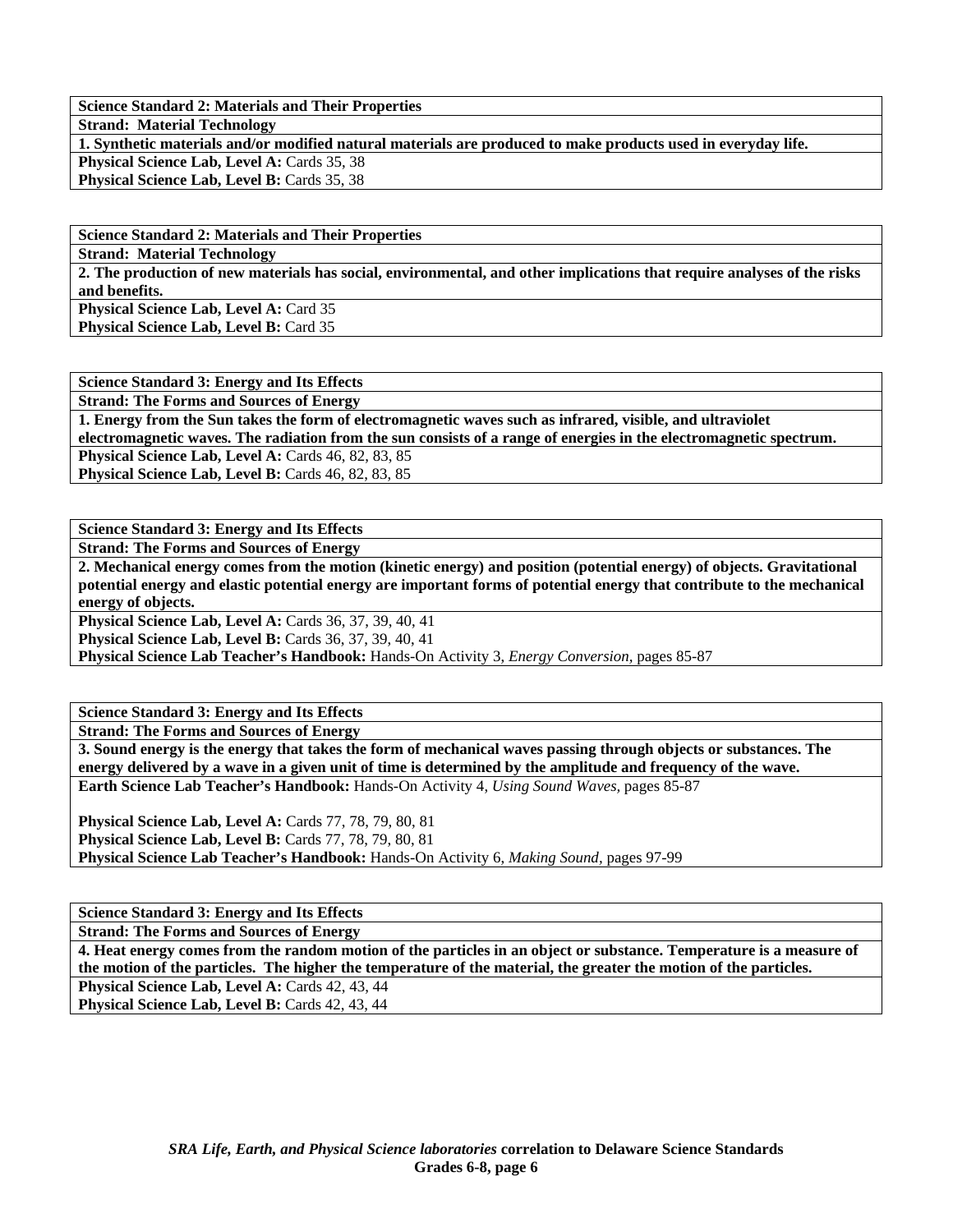**Strand: The Forms and Sources of Energy** 

**5. Electrical energy is a form of energy that can be transferred by moving charges through a complete circuit.** 

**Physical Science Lab, Level A:** Cards 66, 67, 68, 69, 70, 71, 72, 73 **Physical Science Lab, Level B:** Cards 66, 67, 68, 69, 70, 71, 72, 73

**Physical Science Lab Teacher's Handbook:** Hands-On Activity 5, *Making a Potato Battery,* pages 93-95

**Science Standard 3: Energy and Its Effects** 

**Strand: Forces and the Transfer of Energy** 

**1. When the forces acting on an object are balanced, its motion will not change. Unbalanced forces will cause the object's motion to change. Changes in motion depend upon the size and direction of the total unbalanced force exerted on the object.** 

**Physical Science Lab, Level A:** Cards 54, 55, 56, 58, 59

**Physical Science Lab, Level B: Cards 54, 55, 56, 58, 59** 

**Physical Science Lab Teacher's Handbook:** Hands-On Activity 4, *Reducing Friction,* pages 89-91

**Science Standard 3: Energy and Its Effects** 

**Strand: Forces and the Transfer of Energy** 

**2. Gravity is a force that acts between masses over very large distances. Near the Earth's surface, gravity pulls objects and substances vertically downward.** 

**Physical Science Lab, Level A: Cards 57, 59** Physical Science Lab, Level B: Cards 57, 59

**Science Standard 3: Energy and Its Effects** 

**Strand: Forces and the Transfer of Energy** 

**3. Forces can be used to transfer energy from one object to another. Simple machines are used to transfer energy in order to simplify difficult tasks.** 

Physical Science Lab, Level A: Cards 54, 63, 64

Physical Science Lab, Level B: Cards 54, 63, 64

**Science Standard 3: Energy and Its Effects** 

**Strand: Forces and the Transfer of Energy** 

**4. When energy from the sun is transferred to objects and substances, it can be transformed into a variety of energy forms.**  Life Science Lab, Level A: Cards 16, 17

Life Science Lab, Level B: Cards 16, 17

**Earth Science Lab, Level A: Cards 38, 40, 41, 45, 46, 47, 55, 59, 60, 61, 87 Earth Science Lab, Level B:** Cards 38, 40, 41, 45, 46, 47, 55, 59, 60, 61, 87

**Physical Science Lab, Level A:** Cards 43, 44, 46, 47, 82, 83, 85 **Physical Science Lab, Level B:** Cards 43, 44, 46, 47, 82, 83, 85

**Science Standard 3: Energy and Its Effects** 

**Strand: Forces and the Transfer of Energy** 

**5. Light energy radiates from a source and travels in straight lines. Light is reflected, refracted, transmitted, and absorbed differently by different materials. To see an object, light energy emitted or reflected from the object must enter the eye.** 

**Physical Science Lab, Level A: Cards 85, 86, 87, 88, 89 Physical Science Lab, Level B: Cards 85, 86, 87, 88, 89**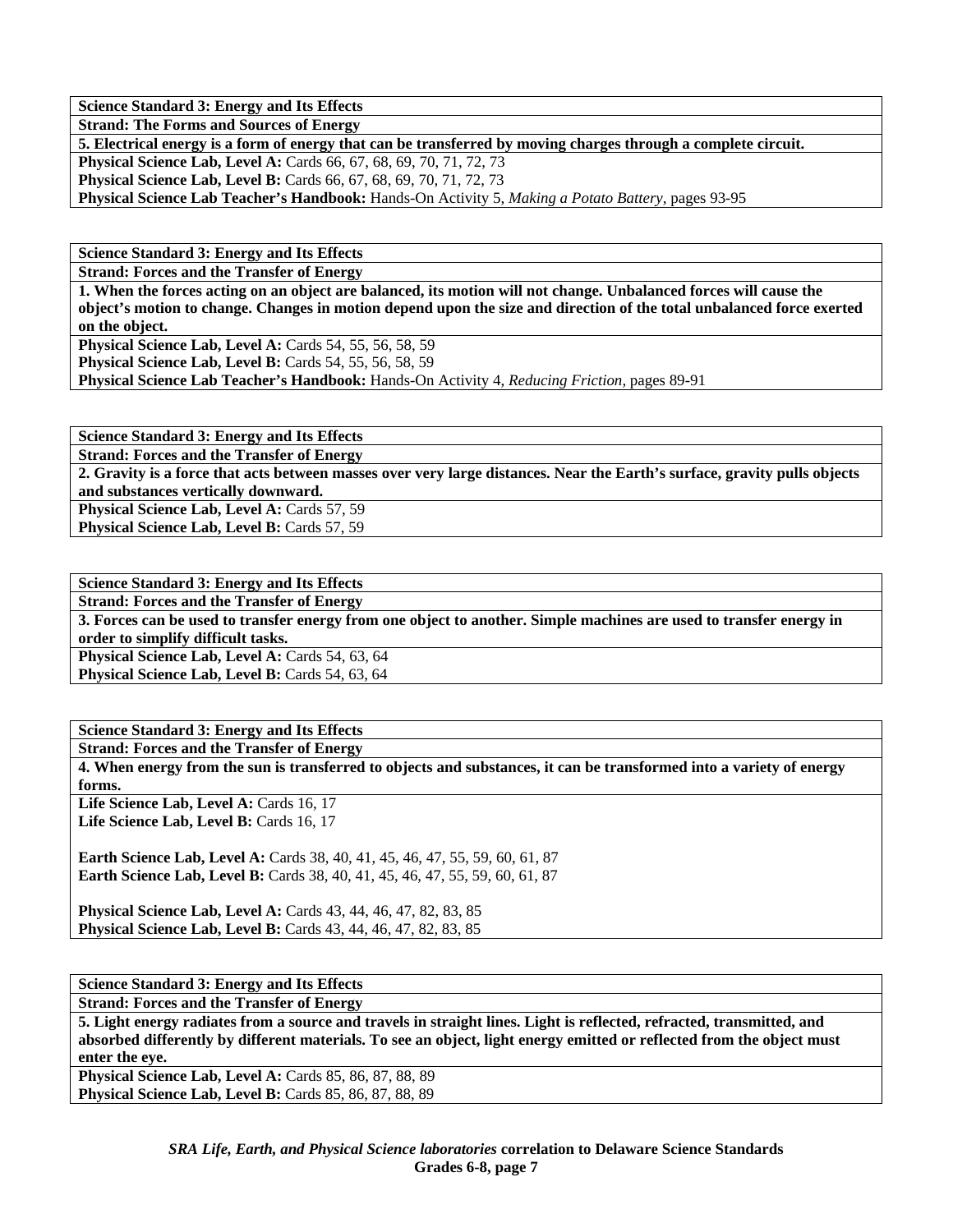**Strand: Forces and the Transfer of Energy** 

**6. The addition or removal of heat energy from a material changes its temperature or its physical state.** 

**Physical Science Lab, Level A: Cards 6, 7, 8, 42 Physical Science Lab, Level B: Cards 6, 7, 8, 42** 

**Science Standard 3: Energy and Its Effects Strand: Forces and the Transfer of Energy 7. Heat energy is transported by conduction, convection, and radiation. Heat energy transfers from warmer substances to cooler substances until they reach the same temperature.**  Earth Science Lab, Level A: Card 38 **Earth Science Lab, Level B: Card 38** 

**Physical Science Lab, Level A: Cards 42, 43, 44** Physical Science Lab, Level B: Cards 42, 43, 44

**Science Standard 3: Energy and Its Effects Strand: Forces and the Transfer of Energy 8. Electrical systems can be designs to perform a variety of tasks. Series or parallel circuits can be used to transfer electrical energy to devices. Electrical circuits require a complete loop through which the electrical charges can pass. Physical Science Lab, Level A:** Cards 66, 67, 68, 69, 70, 71, 72, 73 **Physical Science Lab, Level B:** Cards 66, 67, 68, 69, 70, 71, 72, 73 **Physical Science Lab Teacher's Handbook:** Hands-On Activity 5, *Making a Potato Battery,* pages 93-95

**Science Standard 3: Energy and Its Effects** 

**Strand: Forces and the Transfer of Energy** 

**9. Moving electric charges produce magnetic fields.** 

Physical Science Lab, Level A: Cards 66, 76 **Physical Science Lab, Level B: Cards 66, 76** 

**Science Standard 3: Energy and Its Effects** 

**Strand: Energy Interacting with Materials: The Transformation and Conservation of Energy 1. Energy can be transformed from one form to another. Energy transformations often take place while energy is being transferred to another object or substance. Energy transformations and energy transfers can be used to explain how energy flows through a physical system (e.g., photosynthesis, weathering, electrical circuits).**  Life Science Lab, Level A: Cards 9, 13, 17, 76 Life Science Lab, Level B: Cards 9, 13, 17, 76 **Life Science Lab Teacher's Handbook:** Hands-On Activity 6, *How Much Does Energy Cost?,* pages 97-99 **Earth Science Lab, Level A: Cards 15, 17, 22, 38, 39, 40, 41, 52, 53, 54, 87 Earth Science Lab, Level B:** Cards 15, 17, 22, 38, 39, 40, 41, 52, 53, 54, 87 **Earth Science Lab Teacher's Handbook:** Hands-On Activity 6, *Modeling a Tornado,* pages 93-95 **Physical Science Lab, Level A:** Cards 6, 7, 8, 9, 27, 28, 29, 30, 34, 36, 37, 39, 40, 41, 42, 43, 44, 45, 46, 47, 48, 49, 66, 67, 68, 70, 76, 77, 78, 70, 82, 83 **Physical Science Lab, Level B:** Cards 6, 7, 8, 9, 27, 28, 29, 30, 34, 36, 37, 39, 40, 41, 42, 43, 44, 45, 46, 47, 48, 49, 66, 67, 68, 70, 76, 77, 78, 70, 82, 83 **Physical Science Lab Teacher's Handbook:** Hands-On Activity 2, *Chemical Reaction Rates,* pages 81-83; Hands-On Activity 3, *Energy Conversion,* pages 85-87; Hands-On Activity 5, *Making a Potato Battery,* pages 93-95; Hands-On Activity

6, *Making Sound,* pages 97-99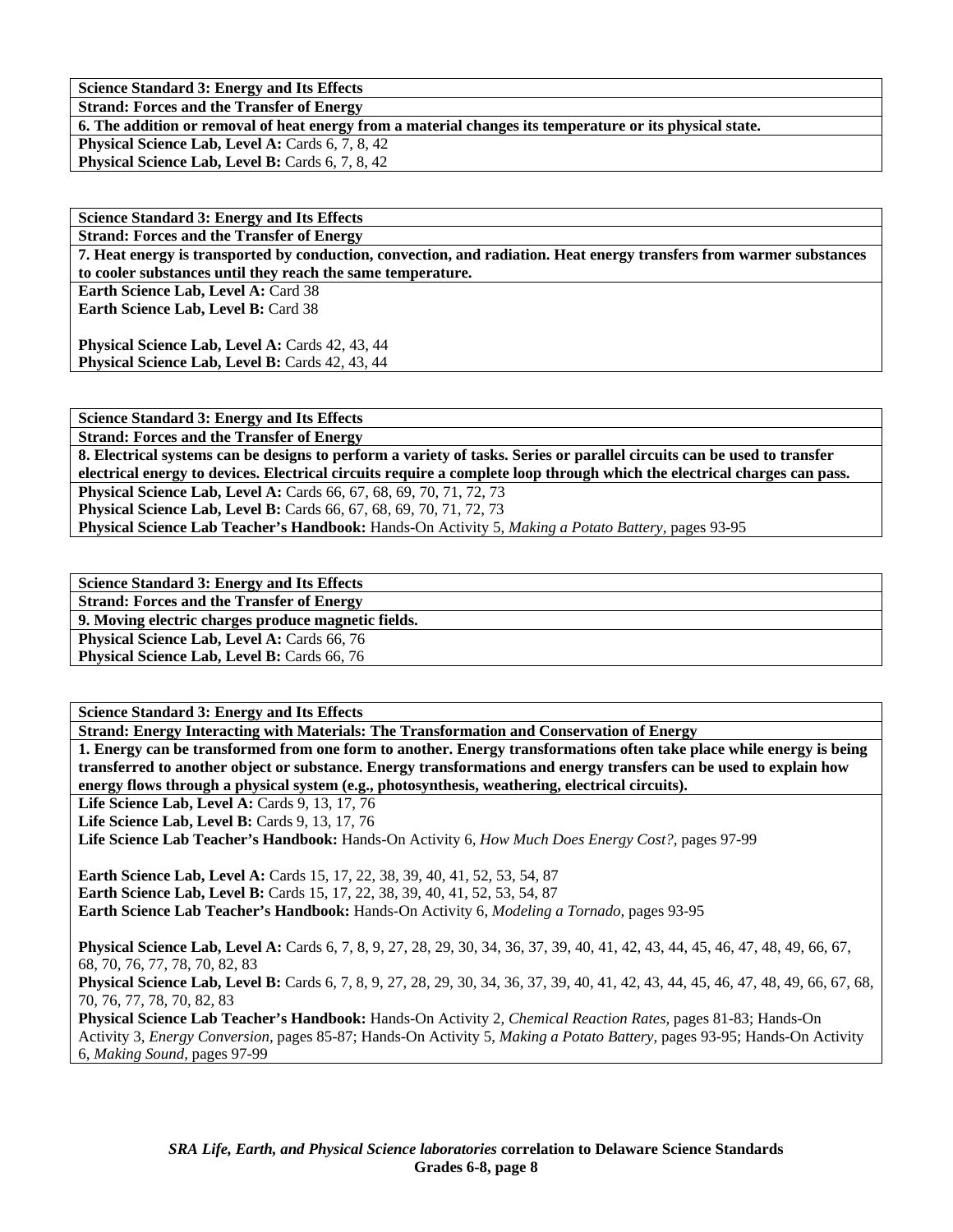**Strand: Energy Interacting with Materials: The Transformation and Conservation of Energy** 

**2. When a substance absorbs heat energy, or when a different form of energy is absorbed by the substance and is transformed into heat energy, the substance usually expands. The particles within the substance do not expand but the space between the particles increases.** 

**Physical Science Lab, Level A:** Cards 6, 7, 8, 9, 27, 28, 30, 42, 43, 44 **Physical Science Lab, Level B:** Cards 6, 7, 8, 9, 27, 28, 30, 42, 43, 44

**Physical Science Lab Teacher's Handbook:** Hands-On Activity 2, *Chemical Reaction Rates,* pages 81-83

**Science Standard 3: Energy and Its Effects** 

**Strand: Energy Interacting with Materials: The Transformation and Conservation of Energy** 

**3. Materials may absorb some frequencies of light but not others. The selective absorption of different wavelengths of white light determines the color of most objects.** 

Physical Science Lab, Level A: Cards 85, 89 Physical Science Lab, Level B: Cards 85, 89

**Science Standard 3: Energy and Its Effects** 

**Strand: The Production, Consumption, and Application of Energy** 

**1. Energy sources can be renewable or finite. Most energy used by industrial societies is derived from fossil fuel sources. Such sources are inherently limited on the Earth and are unevenly distributed geographically. Renewable energy sources vary in their availability and ease of use.** 

Life Science Lab, Level A: Card 84 Life Science Lab, Level B: Card 84

**Earth Science Lab, Level A: Cards 35, 90** Earth Science Lab, Level B: Cards 35, 90

**Physical Science Lab, Level A:** Cards 34, 38, 46, 47, 48, 49 **Physical Science Lab, Level B:** Cards 34, 38, 46, 47, 48, 49

**Science Standard 3: Energy and Its Effects** 

**Strand: The Production, Consumption, and Application of Energy** 

**2. Technological advances throughout history have led to the discovery and use of different forms of energy, and to more efficient use of all forms of energy. These technological advances have led to increased demand for energy and have had both beneficial and detrimental effects on society.** 

Life Science Lab, Level A: Card 84 Life Science Lab, Level B: Card 84

**Earth Science Lab, Level A: Cards 35, 90 Earth Science Lab, Level B: Cards 35, 90** 

**Physical Science Lab, Level A:** Cards 34, 38, 46, 47, 48, 49, 72, 73, 81, 84 **Physical Science Lab, Level B:** Cards 34, 38, 46, 47, 48, 49, 72, 73, 81, 84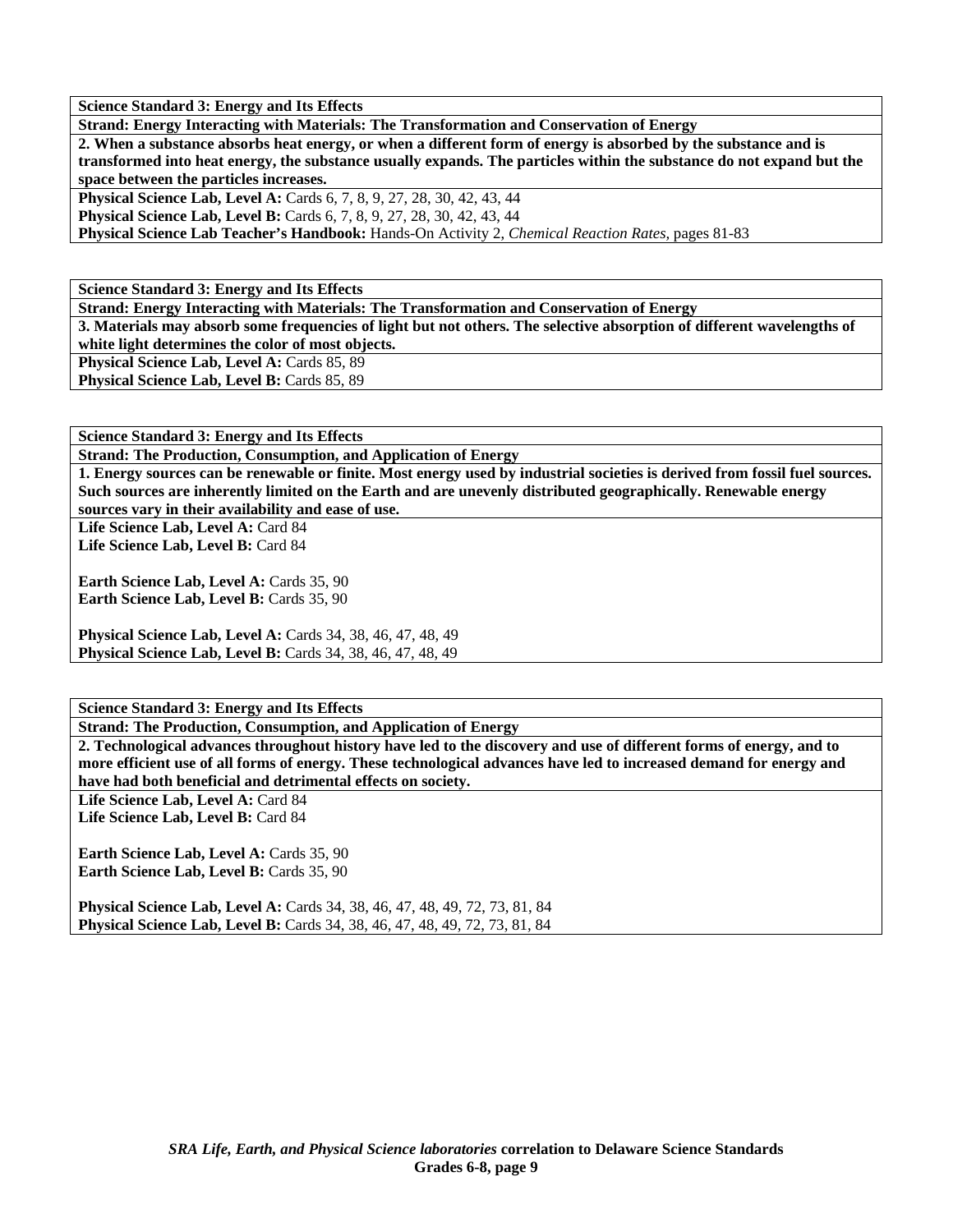**Strand: The Production, Consumption, and Application of Energy** 

**3. Responsible use of energy requires consideration of energy available, efficiency of its use, the environmental impact, and possible alternate sources.**  Life Science Lab, Level A: Cards 84, 89, 90

Life Science Lab, Level B: Cards 84, 89, 90

**Life Science Lab Teacher's Handbook:** Hands-On Activity 7, *The Effects of Acid Rain,* pages 101-103

**Earth Science Lab, Level A: Cards 35, 42, 59, 61, 86, 90 Earth Science Lab, Level B:** Cards 35, 42, 59, 61, 86, 90 **Earth Science Lab Teacher's Handbook:** Hands-On Activity 5, *What is in the Air?,* pages 89-91

**Physical Science Lab, Level A:** Cards 34, 38, 46, 47, 48, 49 **Physical Science Lab, Level B:** Cards 34, 38, 46, 47, 48, 49

**Science Standard 4: Earth in Space Strand: The Earth/Moon/Sun System** 

**1. The Sun is a star that gives off radiant energy that drives Earth systems and is essential for life. The amount of radiant energy Earth receives from the sun throughout the year is nearly constant.** 

Life Science Lab, Level A: Cards 16, 17 Life Science Lab, Level B: Cards 16, 17

**Earth Science Lab, Level A: Cards 55, 62, 67** Earth Science Lab, Level B: Cards 55, 62, 67

**Science Standard 4: Earth in Space** 

**Strand: The Earth/Moon/Sun System** 

**2. The tilt of Earth's axis of rotation as it orbits the Sun points in the same direction with respect to the stars. The tilt and the orbital motion of Earth around the Sun causes variation in the amount of solar energy striking a location on the Earth's surface which results in variation in the length of day/night and seasons.** 

**Earth Science Lab, Level A: Cards 55, 62 Earth Science Lab, Level B: Cards 55, 62** 

**Science Standard 4: Earth in Space Strand: The Earth/Moon/Sun System 3. Moon phases occur because the relative positions of Earth, Moon, and Sun change, thereby enabling us to see different amounts of the Moon's surface. Earth Science Lab, Level A: Card 64 Earth Science Lab, Level B:** Card 64

**Science Standard 4: Earth in Space** 

**Strand: The Earth/Moon/Sun System** 

**4. The Moon is a natural satellite of Earth and is different than the Earth in size, atmosphere, gravity, and surface features.** 

**Earth Science Lab, Level A: Card 63 Earth Science Lab, Level B: Card 63** 

> *SRA Life, Earth, and Physical Science laboratories* **correlation to Delaware Science Standards Grades 6-8, page 10**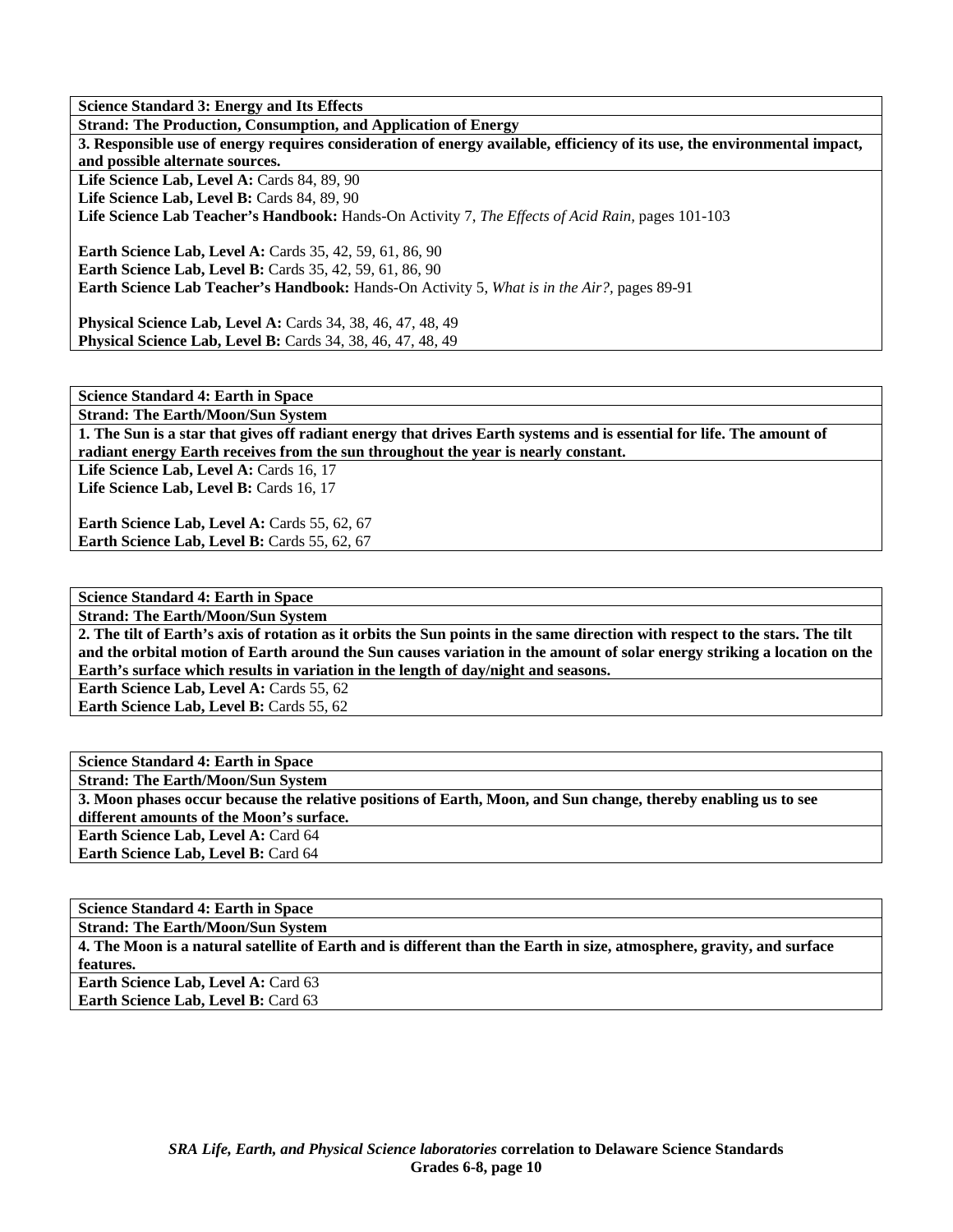**Science Standard 4: Earth in Space Strand: The Earth/Moon/Sun System 5. Tides are caused by the gravitational interactions of the Sun, Moon and Earth. The Moon has a greater impact on tides because of its proximity to Earth.**  Earth Science Lab, Level A: Cards 66, 90 **Earth Science Lab, Level B: Cards 66, 90 Physical Science Lab, Level A: Card 48 Physical Science Lab, Level B: Card 48** 

**Science Standard 4: Earth in Space** 

**Strand: The Solar System** 

**1. The Sun is by far the most massive object in the Solar System, therefore gravitationally dominating all other members of the Solar System.** 

Earth Science Lab, Level A: Cards 67, 68 **Earth Science Lab, Level B: Cards 67, 68** 

**Physical Science Lab, Level A: Card 59** Physical Science Lab, Level B: Card 59

**Science Standard 4: Earth in Space** 

**Strand: The Solar System** 

**2. The Solar System consists of comets, asteroids, planets, and their respective satellites, most of which orbit the Sun on a plane called the ecliptic. The planets in our Solar System revolve in the same direction around the Sun in elliptical orbits that are very close to being in the same plane. Most planets rotate in the same direction with respect to the Sun. Earth Science Lab, Level A: Cards 67, 68, 69, 70, 71, 72, 73 Earth Science Lab, Level B:** Cards 67, 68, 69, 70, 71, 72, 73

**Earth Science Lab Teacher's Handbook:** Hands-On Activity 7, *Sizes in the Solar System,* pages 97-99

**Science Standard 4: Earth in Space Strand: The Solar System 3. Planets can be categorized as inner or outer planets according to density, diameter and surface features. Earth Science Lab, Level A: Cards 69, 70, 71, 72** 

**Earth Science Lab, Level B: Cards 69, 70, 71, 72** 

**Science Standard 4: Earth in Space** 

**Strand: The Solar System** 

**4. Planets and their moons have been shaped over time by common processes such as catering, volcanism, erosion, and tectonics. The presence of life on a planet can contribute to its unique development.** 

**Earth Science Lab, Level A:** Cards 63, 68, 69, 70, 71, 72, 73 **Earth Science Lab, Level B:** Cards 63, 68, 69, 70, 71, 72, 73

**Science Standard 4: Earth in Space** 

**Strand: Technology and Applications** 

**5. Technology, including humans landing on the Moon, robot landers and other space probes, satellites, and radio telescopes, allow scientists to investigate conditions on Earth and other objects in the Solar System. Earth Science Lab, Level A: Cards 70, 79, 80, 81** 

**Earth Science Lab, Level B: Cards 70, 79, 80, 81**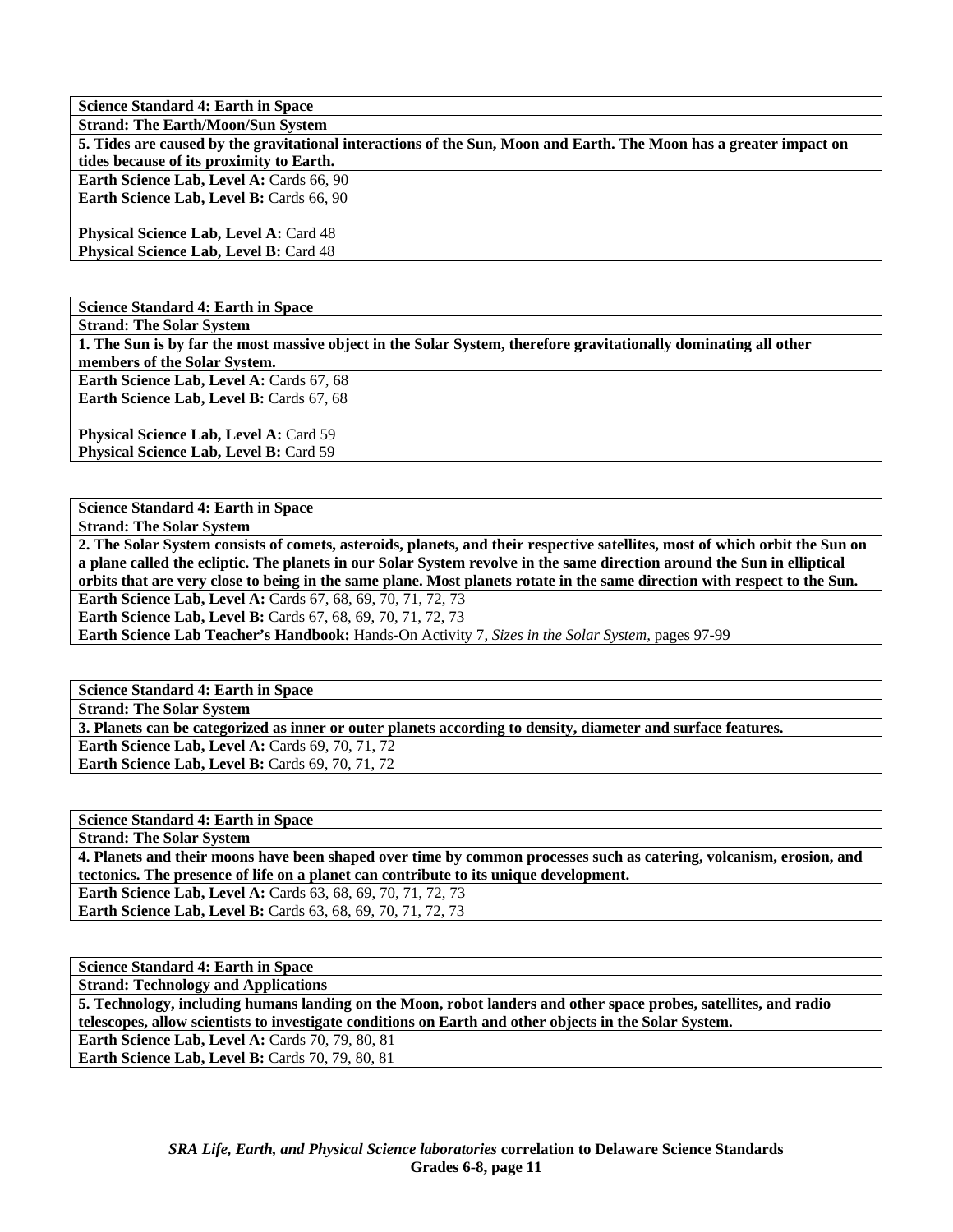**Science Standard 4: Earth in Space** 

**Strand: Technology and Applications** 

**2. The technology used in space exploration expands our knowledge of the Universe and has many spin-offs related to everyday applications.** 

**Earth Science Lab, Level A: Cards 20, 70, 79, 80, 81, 88 Earth Science Lab, Level B:** Cards 20, 70, 79, 80, 81, 88

**Science Standard 5: Earth's Dynamic Systems** 

**Strand: Components of Earth** 

**1. Water exists on the Earth in reservoirs (on or within the Earth's surface and atmosphere). The total amount of water in these reservoirs does not change, however, the ratio of water in solid, liquid, or gaseous form varies over time and location.** 

**Earth Science Lab, Level A: Cards 82, 83, 84, 87** 

**Earth Science Lab, Level B: Cards 82, 83, 84, 87** 

**Earth Science Lab Teacher's Handbook:** Hands-On Activity 8, *Temperature, Salinity, and Water Density,* pages 101-103

**Science Standard 5: Earth's Dynamic Systems** 

**Strand: Components of Earth** 

**2. The movement of water among the geosphere, hydrosphere and atmosphere affects such things as weather systems, ocean currents, and global climate.** 

**Earth Science Lab, Level A:** Cards 43, 44, 45, 46, 47, 48, 49, 52, 53, 54, 55, 56, 58, 82, 83, 84, 87 **Earth Science Lab, Level B:** Cards 43, 44, 45, 46, 47, 48, 49, 52, 53, 54, 55, 56, 58, 82, 83, 84, 87 **Earth Science Lab Teacher's Handbook:** Hands-On Activity 6, *Modeling a Tornado,* pages 93-95; Hands-On Activity 8, *Temperature, Salinity, and Water Density,* pages 101-103

**Science Standard 5: Earth's Dynamic Systems** 

**Strand: Components of Earth 3. The formation of sediment and soil requires a long period of time as rocks are weathered, eroded, and deposited. Earth Science Lab, Level A: Cards 22, 23, 25, 27, 28, 29 Earth Science Lab, Level B:** Cards 22, 23, 25, 27, 28, 29

**Science Standard 5: Earth's Dynamic Systems Strand: Components of Earth 4. The atmosphere is a mixture having as its principle components a fixed ration of nitrogen and oxygen and, depending on the location, variable amounts of carbon dioxide, water vapor, and dust particles. Earth Science Lab, Level A: Cards 36, 37** Earth Science Lab, Level B: Cards 36, 37

**Science Standard 5: Earth's Dynamic Systems** 

**Strand: Interactions Throughout Earth's Systems** 

**1. Water cycles from one reservoir to another through the processes of evaporation, transpiration, condensation and precipitation. Energy transfers and/or transformations are associated with each of these processes.** 

Earth Science Lab, Level A: Cards 47, 48, 49

**Earth Science Lab, Level B:** Cards 47, 48, 49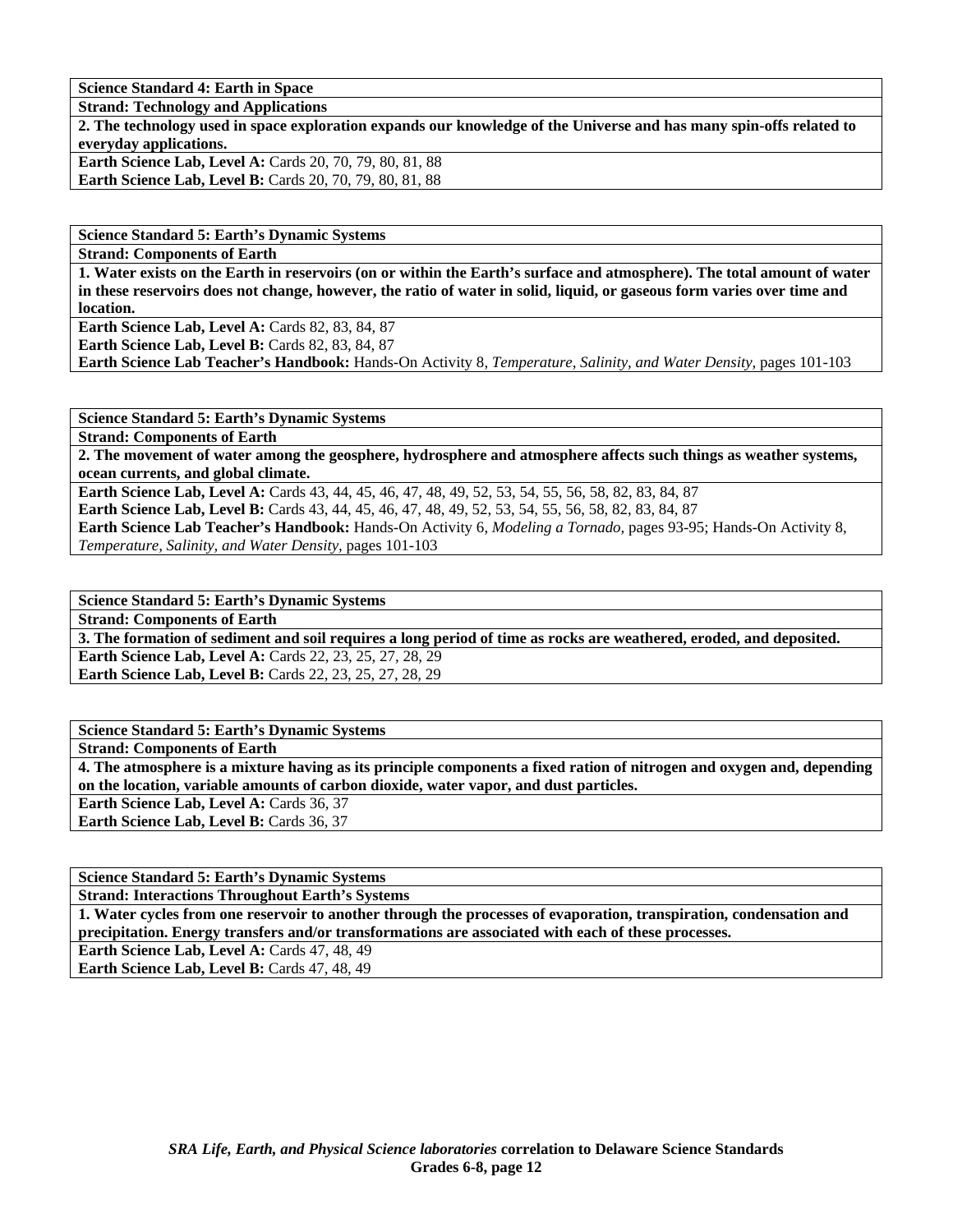**Science Standard 5: Earth's Dynamic Systems** 

**Strand: Interactions Throughout Earth's Systems** 

**2. Weather within a watershed travels over and through the land at various speeds based on the rate of change in elevation and the permeability and porosity of the soil. Water carries with it products of human activity.** 

Life Science Lab, Level A: Card 90

Life Science Lab. Level B: Card 90

**Life Science Lab Teacher's Handbook:** Hands-On Activity 7, *The Effects of Acid Rain,* pages 101-103

**Earth Science Lab, Level A:** Cards 25, 59, 82, 83, 84, 86, 87 **Earth Science Lab, Level B:** Cards 25, 59, 82, 83, 84, 86, 87

**Science Standard 5: Earth's Dynamic Systems** 

**Strand: Interactions Throughout Earth's Systems** 

**3. Surface water always flows downhill. Areas of higher elevation separate watersheds. In Delaware, this water eventually reaches the Delaware Rive, the Delaware Bay, the Atlantic Ocean or the Chesapeake Bay.** 

**Earth Science Lab, Level A: Card 25** 

**Earth Science Lab, Level B: Card 25** 

**Science Standard 5: Earth's Dynamic Systems** 

**Strand: Interactions Throughout Earth's Systems** 

**4. Constructive processes that build up on the land and the destructive processes of weathering and erosion shape and reshape the land surface. The height of Earth landforms is a result of the difference between the rate of uplift and the rate of erosion at a particular location.** 

Earth Science Lab, Level A: Cards 9, 10, 11, 12, 13, 14, 15, 17, 21, 22, 24, 25, 26, 27, 28 Earth Science Lab, Level B: Cards 9, 10, 11, 12, 13, 14, 15, 17, 21, 22, 24, 25, 26, 27, 28 **Earth Science Lab Teacher's Handbook:** Hands-On Activity 2, *Plate Boundaries in Action,* pages 77-79

**Science Standard 5: Earth's Dynamic Systems Strand: Interactions Throughout Earth's Systems 5. Some Earth events such as El Niño, volcanism and global warming can affect the entire Earth system and are likely the result of complex interactions among Earth spheres. Earth Science Lab, Level A:** Cards 15, 17, 37, 59, 60, 61 **Earth Science Lab, Level B:** Cards 15, 17, 37, 59, 60, 61

| <b>Science Standard 5: Earth's Dynamic Systems</b>                                                             |
|----------------------------------------------------------------------------------------------------------------|
| <b>Strand: Interactions Throughout Earth's Systems</b>                                                         |
| 6. The atmosphere has properties that can be observed, measured, and used to predict changes in weather and to |
| identify climatic patterns.                                                                                    |
| <b>Earth Science Lab, Level A: Cards 36, 37, 38, 39, 40, 41</b>                                                |
| <b>Earth Science Lab, Level B:</b> Cards 36, 37, 38, 39, 40, 41                                                |
|                                                                                                                |

**Science Standard 5: Earth's Dynamic Systems Strand: Interactions Throughout Earth's Systems 7. The climate at a location on Earth is the result of several interacting variables such as latitude, altitude and/or proximity to water. Earth Science Lab, Level A: Cards 55, 56, 57, 58, 59, 60, 61, 62 Earth Science Lab, Level B:** Cards 55, 56, 57, 58, 59, 60, 61, 62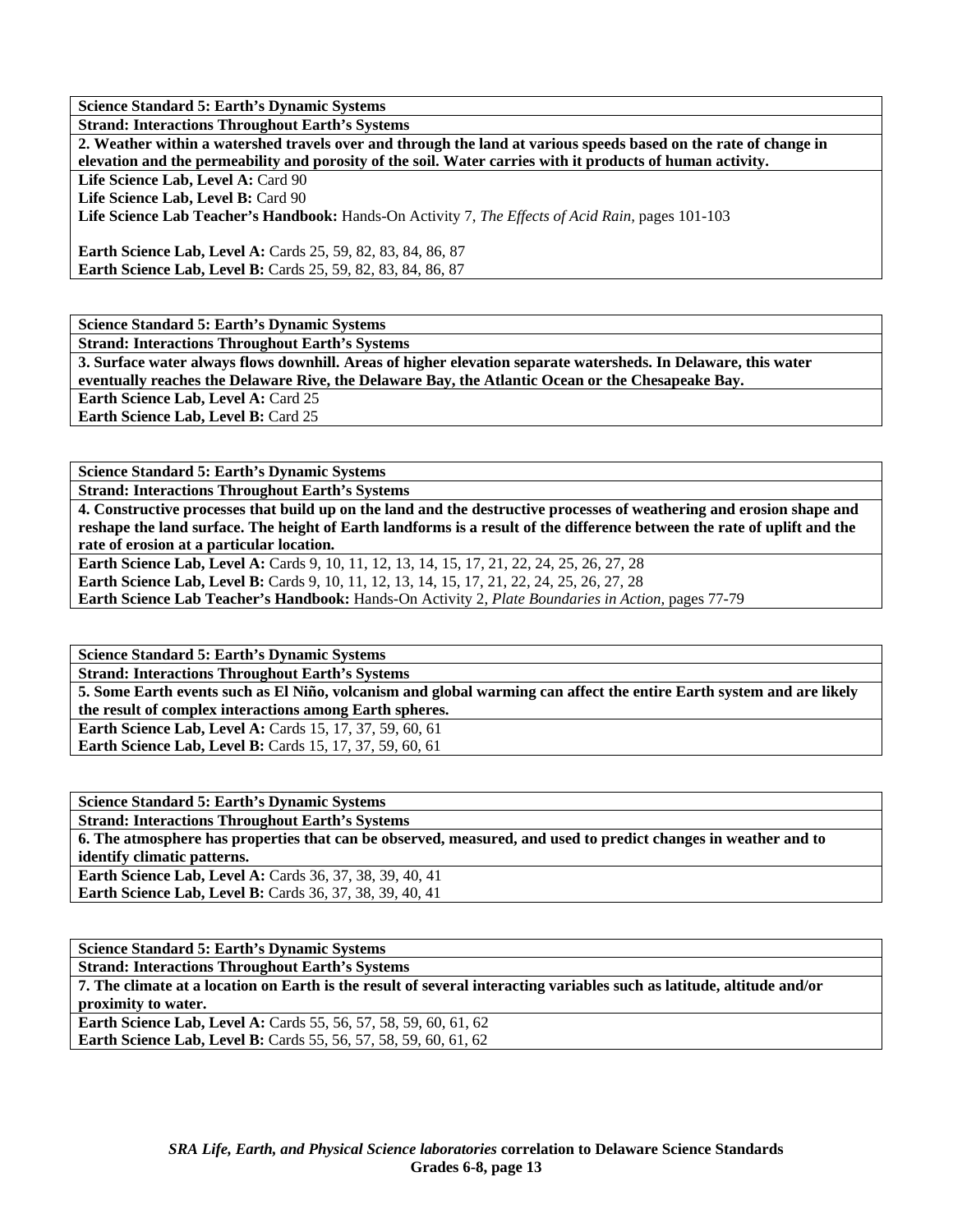**Science Standard 5: Earth's Dynamic Systems** 

**Strand: Interactions Throughout Earth's Systems 8. Energy from the Sun heats Earth unevenly causing pressure differences and air movements (convection currents) resulting in changing weather patterns.** 

**Earth Science Lab, Level A: Cards 38, 39, 40, 41, 43, 45, 46, 52, 53, 54, 57, 58, 87 Earth Science Lab, Level B:** Cards 38, 39, 40, 41, 43, 45, 46, 52, 53, 54, 57, 58, 87

**Physical Science Lab, Level A: Cards 44, 47 Physical Science Lab, Level B: Cards 44, 47** 

**Science Standard 5: Earth's Dynamic Systems** 

**Strand: Interactions Throughout Earth's Systems** 

**9. Ocean currents, global winds, and storm systems, redistribute heat energy on Earth's surface and therefore affect weather patterns of a region. Earth Science Lab, Level A: Cards 38, 40, 41, 52, 53, 54, 87 Earth Science Lab, Level B:** Cards 38, 40, 41, 52, 53, 54, 87

**Science Standard 5: Earth's Dynamic Systems** 

**Strand: Interactions Throughout Earth's Systems** 

**10. Uneven heating and cooling of the Earth's surface produces masses that differ in density, humidity and temperature. The interaction of these air masses results in significant weather changes.** 

**Earth Science Lab, Level A: Cards 45, 46, 52, 53, 54** 

**Earth Science Lab, Level B: Cards 45, 46, 52, 53, 54** 

**Science Standard 5: Earth's Dynamic Systems Strand: Interactions Throughout Earth's Systems 11. Past geological events and environments can be reconstructed by interpreting fossilized remains and successive layering of sedimentary rocks.**  Life Science Lab, Level A: Card 67 Life Science Lab, Level B: Card 67

Earth Science Lab, Level A: Cards 30, 33, 34 Earth Science Lab, Level B: Cards 30, 33, 34

**Science Standard 5: Earth's Dynamic Systems** 

**Strand: Interactions Throughout Earth's Systems** 

**12. The fit of continental coastlines, the similarity of rock types and fossilized remains provide evidence that today's continents were once a single land mass. The continents moved to their current positions on plates driven by energy from Earth's interior. Earth Science Lab, Level A: Cards 10, 11, 12, 30, 34 Earth Science Lab, Level B: Cards 10, 11, 12, 30, 34** 

**Science Standard 5: Earth's Dynamic Systems** 

**Strand: Interactions Throughout Earth's Systems** 

**13. Heat energy stored in the oceans and transferred by currents influence climate. A disruption of the circulation and temperature of the world's oceans would foster climate change and have environmental and economic consequences. Earth Science Lab, Level A:** Cards 40, 55, 56, 57, 58, 60, 61, 87 **Earth Science Lab, Level B:** Cards 40, 55, 56, 57, 58, 60, 61, 87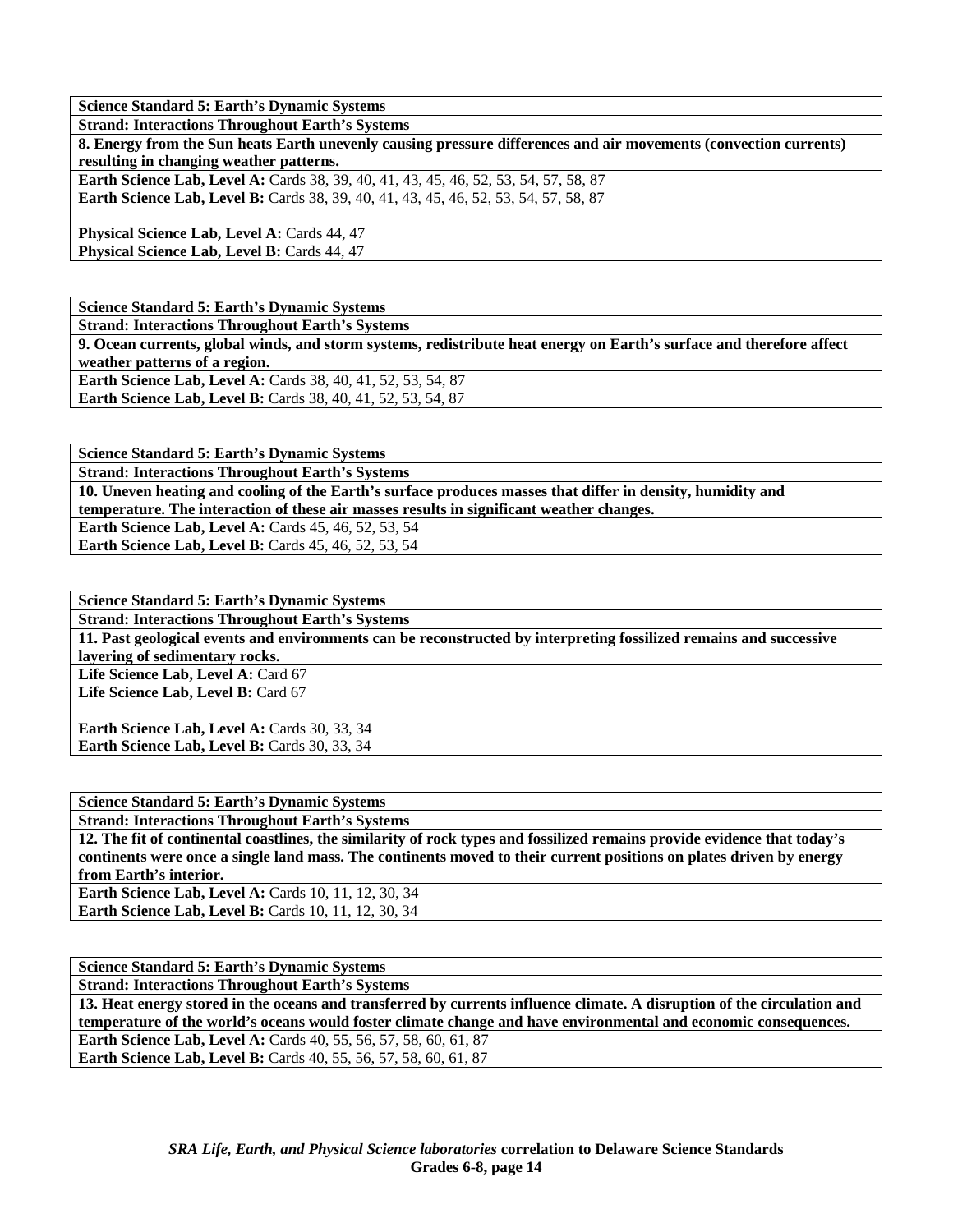**Science Standard 5: Earth's Dynamic Systems** 

**Strand: Technology and Applications** 

**1. Global weather data from ground measurements, satellites and radar are recorded on maps, analyzed, and used to predict local weather.** 

**Earth Science Lab, Level A: Cards 39, 40, 41, 43, 44, 45, 46, 48, 49, 50, 51 Earth Science Lab, Level B:** Cards 39, 40, 41, 43, 44, 45, 46, 48, 49, 50, 51

**Science Standard 5: Earth's Dynamic Systems** 

**Strand: Technology and Applications** 

**2. Water from some natural sources is unfit to drink and requires the use of specialized technology to analyze and purify it.** 

Life Science Lab, Level A: Cards 84, 90 Life Science Lab, Level B: Cards 84, 90

**Earth Science Lab, Level A: Card 86 Earth Science Lab, Level B:** Card 86

**Science Standard 6: Life Processes** 

**Strand: Structure/Function Relationship** 

**1. Living organisms share common characteristics that distinguish them from non-living, dead, and dormant things. They grow, consume nutrients, exchange gases, respond to stimuli, reproduce, need water, eliminate waste, and are composed of cell(s).** 

**Life Science Lab, Level A: Cards 1, 5, 6, 7, 8, 9, 10** 

**Life Science Lab, Level B:** Cards 1, 5, 6, 7, 8, 9, 10

**Life Science Lab Teacher's Handbook:** Hands-On Activity 1, *Examining Cells,* pages 77-79

**Science Standard 6: Life Processes** 

**Strand: Structure/Function Relationship** 

**2. Living systems in all kingdoms demonstrate the complementary nature of structure and function. Important levels or organization for structure and function include cells, tissues, organs, organ systems, and organisms.** 

Life Science Lab, Level A: Cards 2, 3, 5, 6, 7, 8, 9, 10, 11, 12, 13, 14, 15, 16, 17, 18, 19, 20, 21, 22, 25, 27, 28, 29, 30, 31, 32, 33, 34, 35, 36, 37, 38, 39, 40, 44

Life Science Lab, Level B: Cards 2, 3, 5, 6, 7, 8, 9, 10, 11, 12, 13, 14, 15, 16, 17, 18, 19, 20, 21, 22, 25, 27, 28, 29, 30, 31, 32, 33, 34, 35, 36, 37, 38, 39, 40, 44

**Life Science Lab Teacher's Handbook:** Hands-On Activity 1, *Examining Cells,* pages 77-79; Hands-On Activity 2, *Culturing Bacteria,* pages 81-83; Hands-On Activity 3, *Investigating Arthropods,* pages 85-87

**Science Standard 6: Life Processes** 

**Strand: Structure/Function Relationship** 

**3. Most organisms are single celled while others are multi-cellular. Multi-cellular organisms consist of individual cells that cannot survive independently, while single-celled organisms are composed of one cell that can survive independently.** 

Life Science Lab, Level A: Cards 6, 7, 11, 12, 13, 14, 15, 16, 17, 18, 19, 20, 21, 22, 25, 27, 28, 29, 30, 31, 32, 33, 34, 35, 36, 37, 38, 39, 40, 44

Life Science Lab, Level B: Cards 6, 7, 11, 12, 13, 14, 15, 16, 17, 18, 19, 20, 21, 22, 25, 27, 28, 29, 30, 31, 32, 33, 34, 35, 36, 37, 38, 39, 40, 44

**Life Science Lab Teacher's Handbook:** Hands-On Activity 1, *Examining Cells,* pages 77-79; Hands-On Activity 2, *Culturing Bacteria,* pages 81-83; Hands-On Activity 3, *Investigating Arthropods,* pages 85-87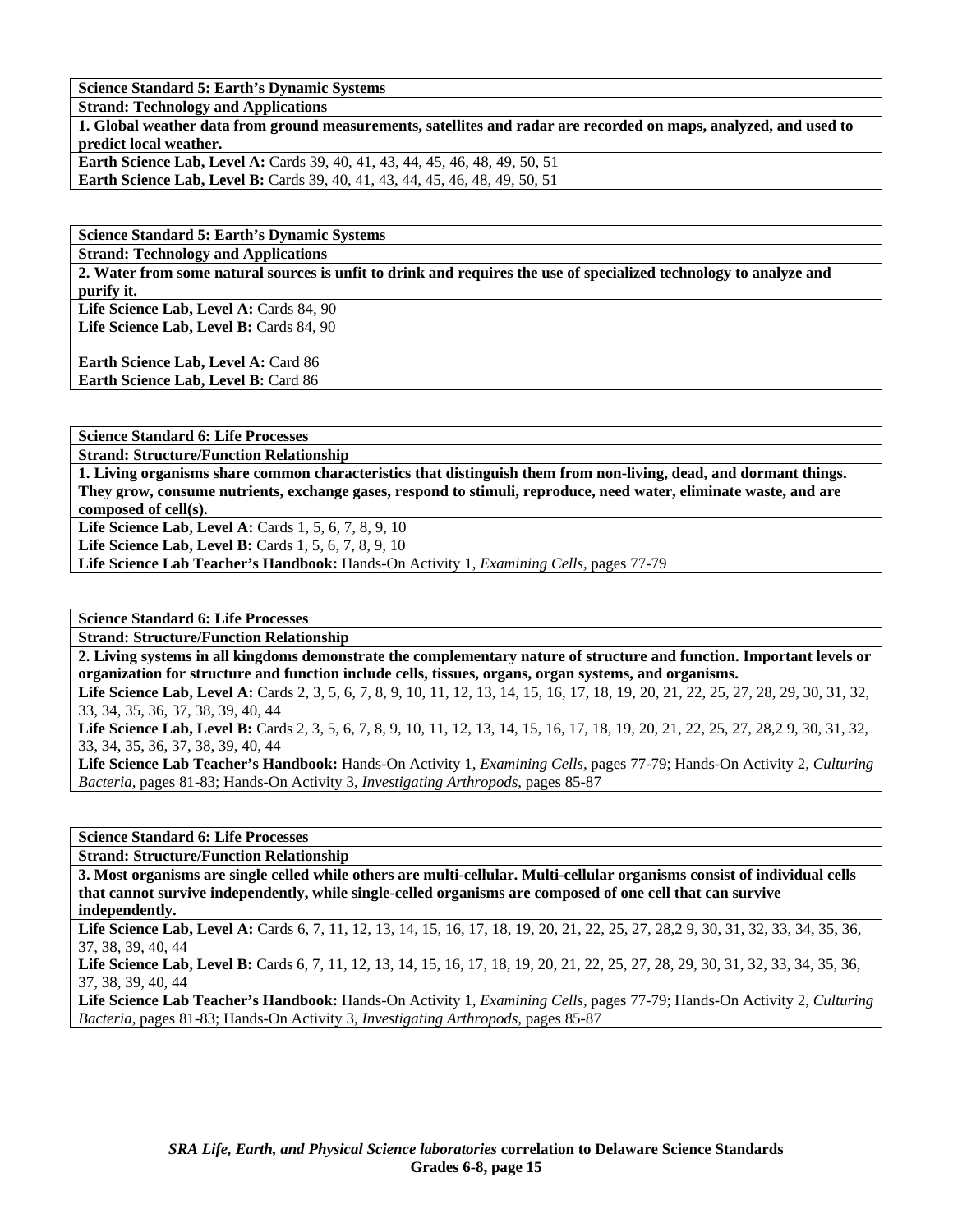**Science Standard 6: Life Processes** 

**Strand: Structure/Function Relationship** 

**4. The cell is the fundamental unit of life. Cells have basic needs for survival. They use energy, consume materials, require water, eliminate waste, and reproduce.** 

**Life Science Lab, Level A: Cards 5, 6, 7, 8, 9, 10** 

**Life Science Lab, Level B:** Cards 5, 6, 7, 8, 9, 10

**Life Science Lab Teacher's Handbook:** Hands-On Activity 1, *Examining Cells,* pages 77-79

**Science Standard 6: Life Processes** 

**Strand: Structure/Function Relationship** 

**5. Most cells contain a set of observable structures called organelles which allow them to carry out life processes. Major organelles include vacuoles, cell membrane, nucleus, and mitochondria. Plant cells have a cell wall and chloroplasts.** 

**Life Science Lab, Level A:** Cards 5, 6, 7, 8, 9

**Life Science Lab, Level B:** Cards 5, 6, 7, 8, 9

**Life Science Lab Teacher's Handbook:** Hands-On Activity 1, *Examining Cells,* pages 77-79

**Science Standard 6: Life Processes** 

**Strand: Structure/Function Relationship** 

**6. The human body has systems that perform functions necessary for life. Major systems of the human body include the digestive, respiratory, reproductive, and circulatory systems.** 

**Life Science Lab, Level A:** Cards 47, 48, 49, 50, 51, 52, 53, 54, 55, 56, 57, 58

**Life Science Lab, Level B:** Cards 47, 48, 49, 50, 51, 52, 53, 54, 55, 56, 57, 58

**Life Science Lab Teacher's Handbook:** Hands-On Activity 4, *Your Cardiovascular System,* pages 89-91

**Science Standard 6: Life Processes** 

**Strand: Matter and Energy Transformations** 

**1. All organisms require energy. A general distinction among organisms is that plants use solar energy to make their own food (sugar) and animals require energy directly or indirectly from plants.** 

Life Science Lab, Level A: Cards 1, 9, 16, 17, 76, 77

Life Science Lab, Level B: Cards 1, 9, 16, 17, 76, 77

**Science Standard 6: Life Processes Strand: Matter and Energy Transformations 2. Plants use the energy from sunlight, carbon dioxide, and water to produce sugars (photosynthesis). Plants can use the food (sugar) immediately or store it for later use. Life Science Lab, Level A: Cards 16, 17, 76** 

Life Science Lab, Level B: Cards 16, 17, 76

**Science Standard 6: Life Processes** 

**Strand: Matter and Energy Transformations** 

**3. Most living things use sugar (from food) and oxygen to release the energy needed to carry out life processes (cellular respiration). Other materials from food are used for building and repairing cell parts.** 

Life Science Lab, Level A: Cards 1, 9, 16, 17, 76, 77 Life Science Lab, Level B: Cards 1, 9, 16, 17, 76, 77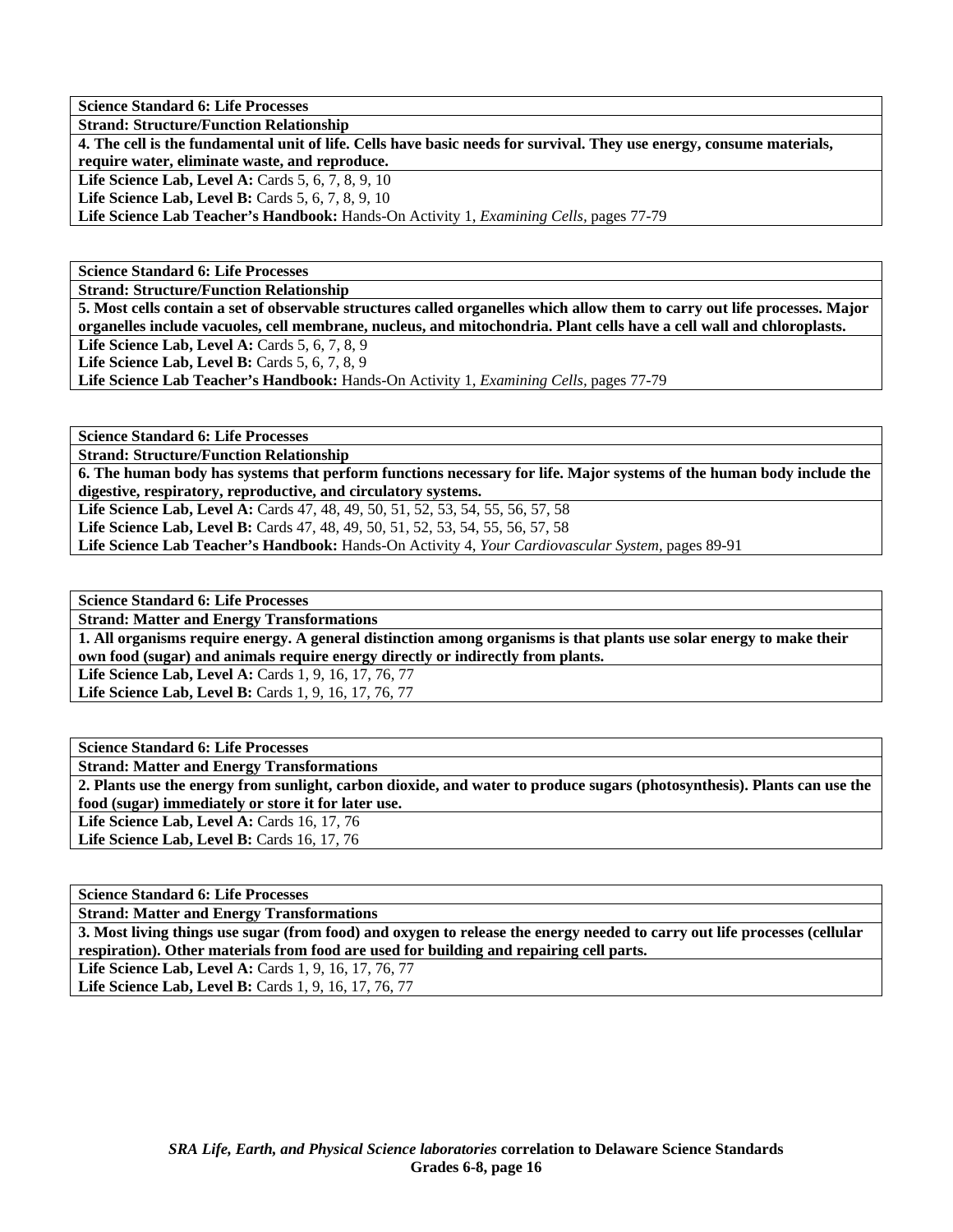**Science Standard 6: Life Processes** 

**Strand: Regulation and Behavior** 

**1. Regulation of an organism's internal environment involves sensing external changes in the environment and responding physiologically to keep conditions within the range required for survival (e.g., increasing heart rate with exertion).** 

**Life Science Lab, Level A:** Cards 44, 47, 51, 54, 55, 56

**Life Science Lab, Level B:** Cards 44, 47, 51, 54, 55, 56

**Life Science Lab Teacher's Handbook:** Hands-On Activity 4, *Your Cardiovascular System,* pages 89-91

**Science Standard 6: Life Processes** 

**Strand: Life Processes and Technology Application** 

**1. Technological advances in medicine and improvements in hygiene have helped in the prevention and treatment of illness.** 

**Life Science Lab, Level A:** Cards 45, 46, 47, 48, 49, 51, 53, 55, 57 Life Science Lab, Level B: Cards 45, 46, 47, 48, 49, 51, 53, 55, 57

**Science Standard 6: Life Processes** 

**Strand: Life Processes and Technology Application** 

**2. The functioning and health of organisms are influenced by many factors (i.e., heredity, diet, lifestyle, bacteria, viruses, parasites, and the environment. Certain body structures and systems function to protect against disease and injury.** 

**Life Science Lab, Level A:** Cards 45, 46, 47, 48, 49, 56, 57 **Life Science Lab, Level B:** Cards 45, 46, 47, 48, 49, 56, 57

**Science Standard 6: Life Processes** 

**Strand: Life Processes and Technology Application** 

**3. The environment may contain dangerous levels of substances in the water and soil that are harmful to organisms. Careful monitoring of these is important for healthy life processes.** 

Life Science Lab, Level A: Cards 87, 88, 89, 90

Life Science Lab, Level B: Cards 87, 88, 89, 90

**Life Science Lab Teacher's Handbook:** Hands-On Activity 7, *The Effects of Acid Rain,* pages 101-103

**Earth Science Lab, Level A: Cards 37, 42, 59, 60, 61, 86 Earth Science Lab, Level B:** Cards 37, 42, 59, 60, 61, 86 **Earth Science Lab Teacher's Handbook:** Hands-On Activity 5, *What is in the Air?,* pages 89-91

**Science Standard 7: Diversity and Continuity of Living Things Strand: Reproduction, Heredity and Development 1. Reproduction is a characteristic of all living systems and is essential to the continuation of every species. Life Science Lab, Level A:** Cards 1, 58, 60, 61 **Life Science Lab, Level B: Cards 1, 58, 60, 61** 

**Science Standard 7: Diversity and Continuity of Living Things** 

**Strand: Reproduction, Heredity and Development** 

**2. Some organisms reproduce asexually involving one parent. Asexual reproduction results in offspring that are genetically identical to the parent organism (clone). This process is advantageous in maintaining the genetic make-up of organisms that are successful in a specific environment.** 

Life Science Lab, Level A: Card 60

Life Science Lab, Level B: Card 60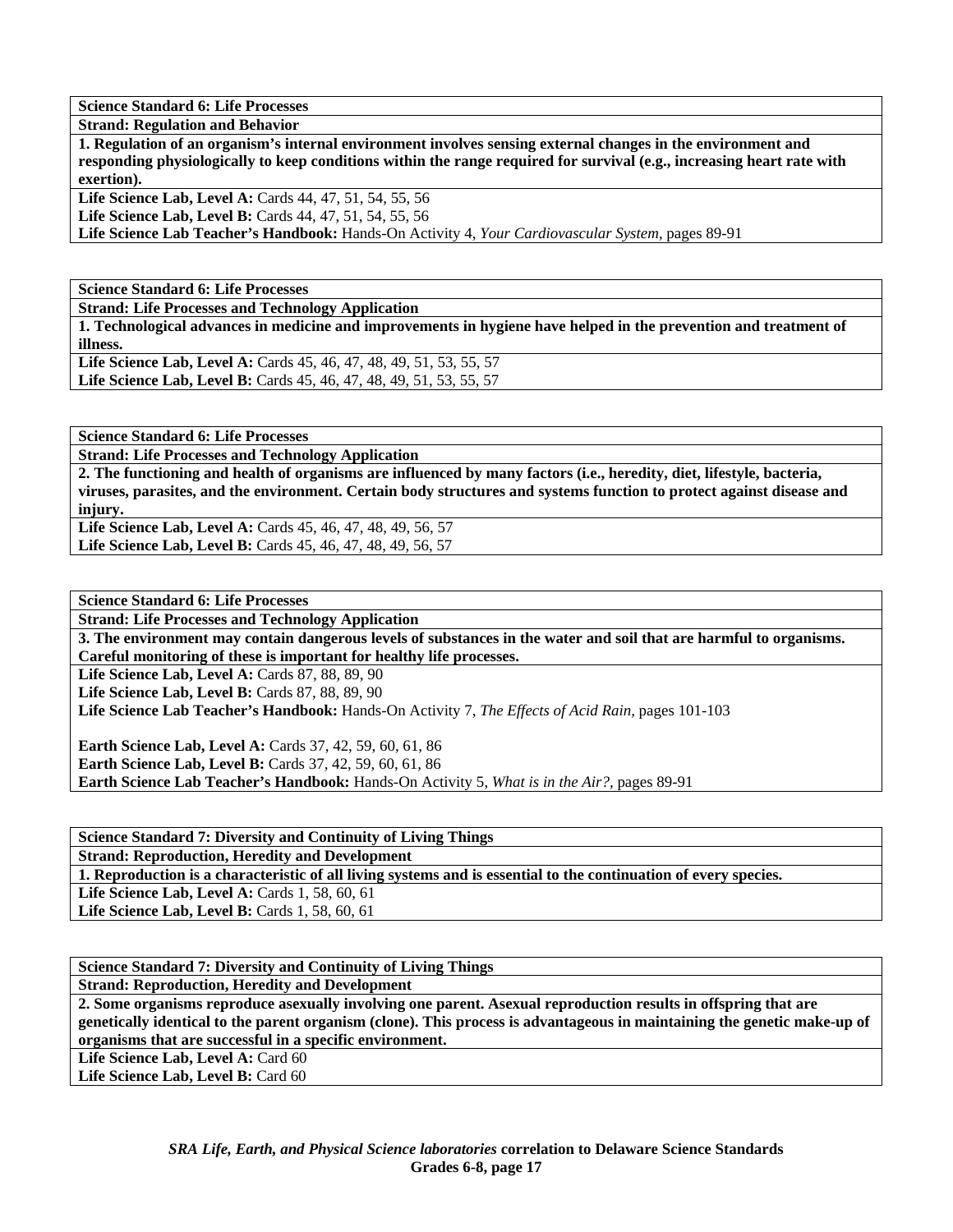**Science Standard 7: Diversity and Continuity of Living Things** 

**Strand: Reproduction, Heredity and Development** 

**3. Some organisms reproduce sexually involving two parents. Sexual reproduction results in offspring that have greater genetic diversity than those resulting from asexual reproduction. One-half of the offspring's genetic information come from the "male" parent and one-half comes from the "female" parent. These genetic differences help to endure survival of offspring in varied environments.** 

**Life Science Lab, Level A:** Cards 58, 61, 62, 63, 64 Life Science Lab, Level B: Cards 58, 61, 62, 63, 64

**Science Standard 7: Diversity and Continuity of Living Things** 

**Strand: Reproduction, Heredity and Development** 

**4. In sexual reproduction after the egg is fertilized, each of the new cells in the developing organism receives an exact copy of the genetic information contained in the nucleus of a fertilized egg.** 

Life Science Lab, Level A: Cards 58, 61

Life Science Lab, Level B: Cards 58, 61

**Science Standard 7: Diversity and Continuity of Living Things** 

**Strand: Reproduction, Heredity and Development** 

**5. Organism have different reproductive strategies to ensure their offspring's survival. Some organisms produce many offspring and provide little parental care. Other organisms produce few offspring and invest much time and energy in care of their offspring.**  Life Science Lab, Level A: Cards 40, 58, 60, 61

Life Science Lab, Level B: Cards 40, 58, 60, 61

**Science Standard 7: Diversity and Continuity of Living Things** 

**Strand: Reproduction, Heredity and Development** 

**6. Chromosomes are found in the nucleus of the cell and contain genes that are made of DNA. Inherited traits of individuals are controlled by genes.** 

Life Science Lab, Level A: Cards 10, 58, 62, 63, 64

Life Science Lab, Level B: Cards 10, 58, 62, 63, 64

**Science Standard 7: Diversity and Continuity of Living Things** 

**Strand: Reproduction, Heredity and Development** 

**7. Chromosomes can be arranged in pairs (one-half of each pair from each parent). These pairs are approximately the same size and shape, and have similar sequences of genes. Human have 23 pairs (46) of chromosomes. Other organisms may have different numbers of chromosomes.** 

Life Science Lab, Level A: Cards 58, 61, 62, 63, 64 Life Science Lab, Level B: Cards 58, 61, 62, 63, 64

**Science Standard 7: Diversity and Continuity of Living Things** 

**Strand: Reproduction, Heredity and Development** 

**8. In humans, gender is determined by a pair of sex chromosomes. Females possess two X chromosomes; males an X and a Y chromosome. The sex of an embryo is determined by the sex chromosome found in the sperm cell.** 

Life Science Lab, Level A: Cards 58, 61, 62, 63 **Life Science Lab, Level B: Cards 58, 61, 62, 63**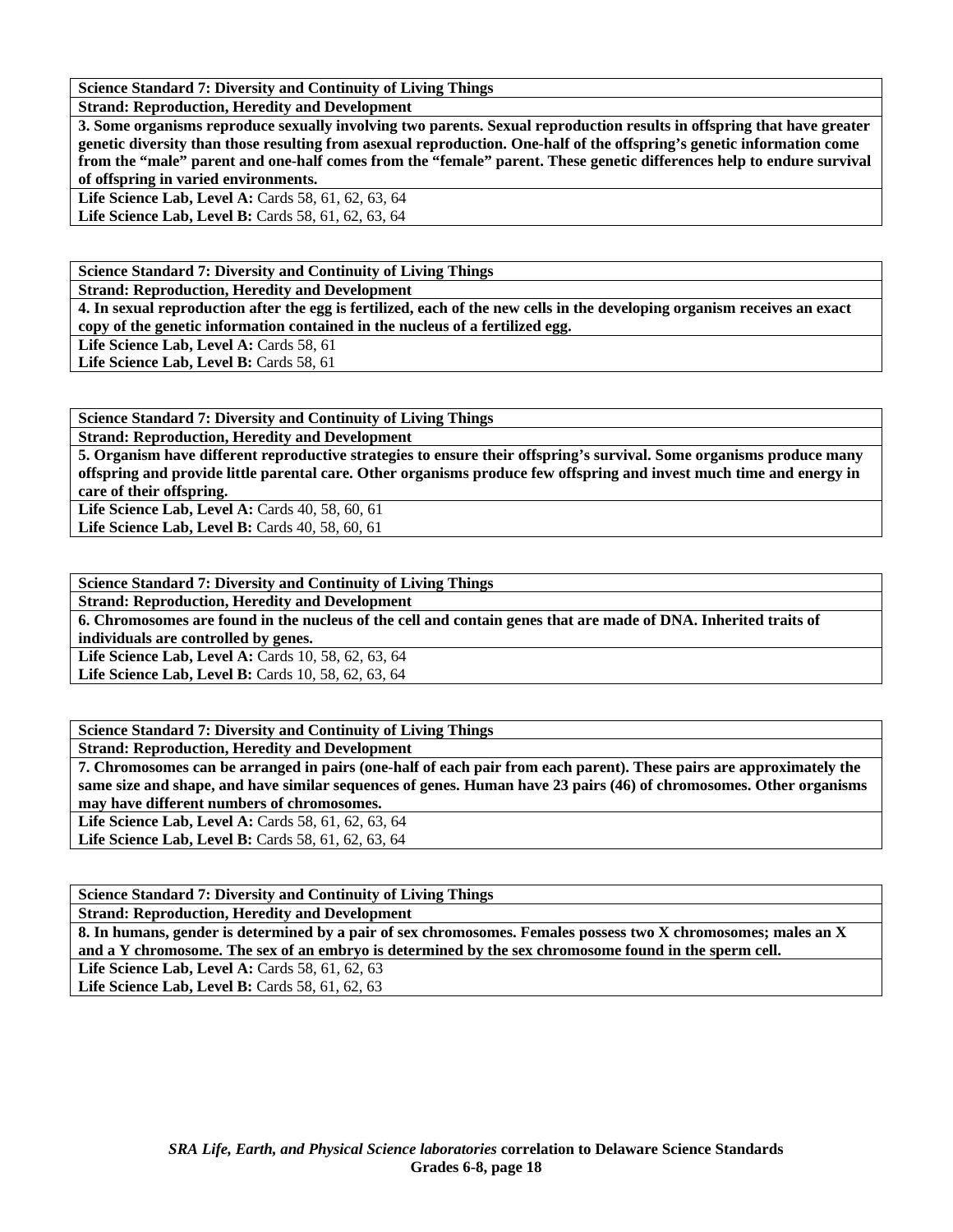**Science Standard 7: Diversity and Continuity of Living Things** 

**Strand: Reproduction, Heredity and Development** 

**9. Alternative versions of genes (different alleles) account for variations in inherited characteristics (i.e., flower color). Pairs of chromosomes that have the same allele present on both chromosomes are homozygous. Pairs of chromosomes with different alleles are heterozygous.** 

**Life Science Lab, Level A: Cards 62, 63, 64** 

**Life Science Lab, Level B:** Cards 62, 63, 64

**Science Standard 7: Diversity and Continuity of Living Things** 

**Strand: Reproduction, Heredity and Development** 

**10. A dominant trait will be expressed if the organism is heterozygous or homozygous for the trait. A recessive trait will only be expressed if the organism is homozygous for the trait.** 

Life Science Lab, Level A: Cards 62, 63

Life Science Lab, Level B: Cards 62, 63

**Science Standard 7: Diversity and Continuity of Living Things** 

**Strand: Reproduction, Heredity and Development** 

**11. Mendelian genetics can be used to predict genotypes and phenotypes of offspring resulting from sexual reproduction.** 

Life Science Lab, Level A: Cards 62, 63 Life Science Lab, Level B: Cards 62, 63

**Science Standard 7: Diversity and Continuity of Living Things** 

**Strand: Reproduction, Heredity and Development** 

**1. The Earth's present day species evolved from earlier distinctly different species. Many thousands of layers of sedimentary tock provide evidence for the long history of the Earth and for the long history of changing life forms whole remains are found in the rocks. More recently deposited rock layers are more likely to contain fossils resembling existing species.** 

Life Science Lab, Level A: Cards 65, 66, 67, 68 Life Science Lab, Level B: Cards 65, 66, 67, 68

Earth Science Lab, Level A: Cards 33, 34 Earth Science Lab, Level B: Cards 33, 34

**Science Standard 7: Diversity and Continuity of Living Things** 

**Strand: Reproduction, Heredity and Development** 

**2. Natural selection is the process by which some individuals with certain traits are more likely to survive and produce greater numbers of offspring than other organisms of the same species. Competition for resources and mates and conditions in the environment can affect which individual survive, reproduce and pass their traits on to future generations.** 

Life Science Lab, Level A: Cards 65, 66 Life Science Lab, Level B: Cards 65, 66

**Science Standard 7: Diversity and Continuity of Living Things** 

**Strand: Diversity and Evolution** 

**3. Small genetic differences between parents and offspring accumulate over many generations, and ultimately new species may arise.** 

Life Science Lab, Level A: Cards 64, 65, 66 Life Science Lab, Level B: Cards 64, 65, 66

> *SRA Life, Earth, and Physical Science laboratories* **correlation to Delaware Science Standards Grades 6-8, page 19**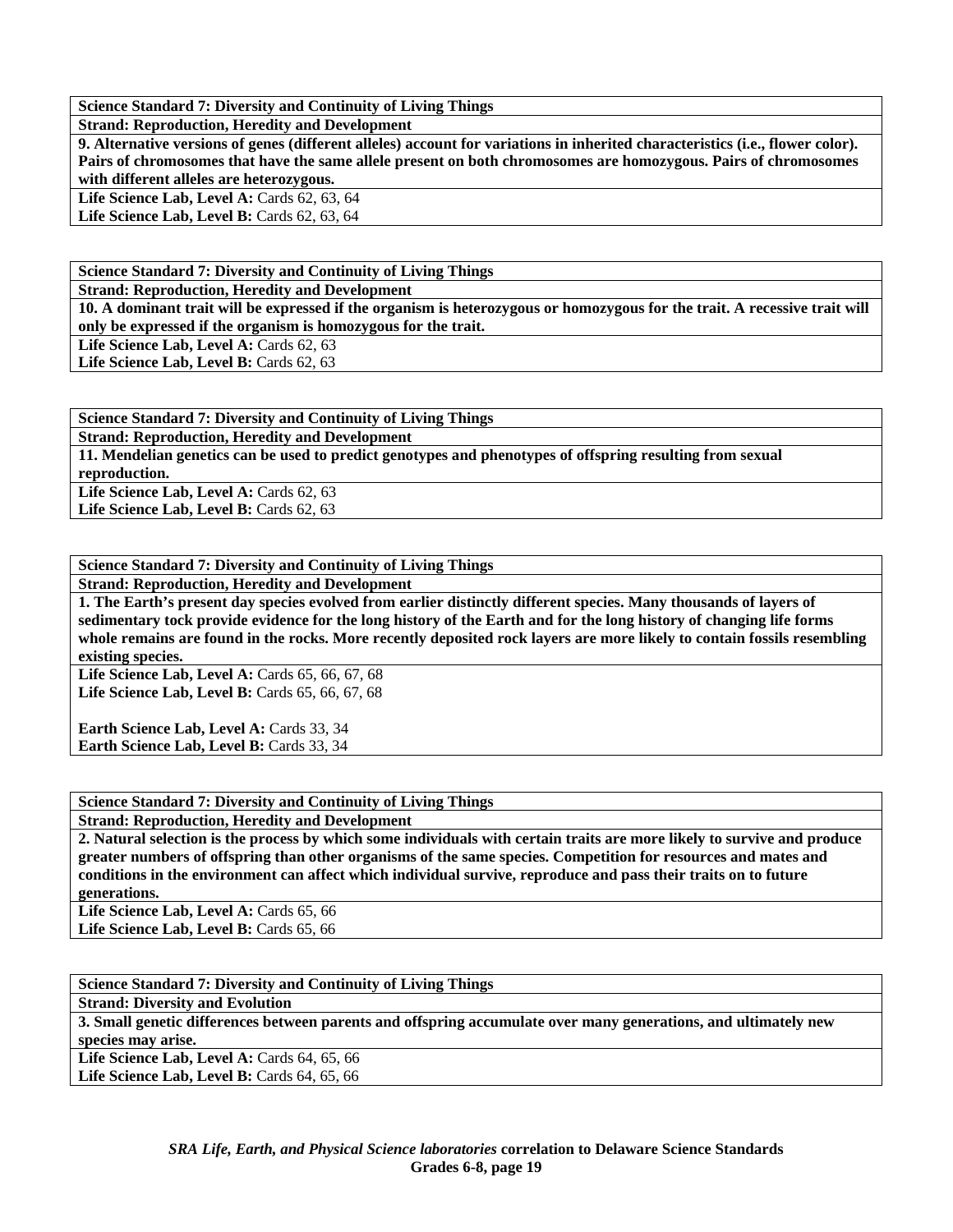## **Science Standard 7: Diversity and Continuity of Living Things**

**Strand: Diversity and Evolution** 

**4. Extinction of a species occurs when the environment changes and the adaptive characteristics of a species are insufficient to allow its survival. Most of the species that have lived on Earth no longer exist.**  Life Science Lab, Level A: Cards 67, 86

Life Science Lab, Level B: Cards 67, 86

**Science Standard 7: Diversity and Continuity of Living Things** 

**Strand: Diversity and Evolution** 

**5. There is a wide diversity of organisms on Earth. These organisms may be classified in a number of ways. One classification system places organisms into five kingdoms (monera, protista, fungi, plantae, animalia) based on similarities in structure.** 

Life Science Lab, Level A: Cards 2, 3, 11, 12, 13, 14, 15, 16, 17, 18, 19, 20, 21, 22, 25, 27, 28, 29, 30, 31, 32, 33, 34, 35, 36, 37, 38, 39, 40, 86

Life Science Lab, Level B: Cards 2, 3, 11, 12, 13, 14, 15, 16, 17, 18, 19, 20, 21, 22, 25, 27, 28, 29, 30, 31, 32, 33, 34, 35, 36, 37, 38, 39, 40, 86

**Life Science Lab Teacher's Handbook:** Hands-On Activity 2, *Culturing Bacteria,* pages 81-83; Hands-On Activity 3, *Investigating Arthropods,* pages 85-87

**Science Standard 7: Diversity and Continuity of Living Things** 

**Strand: Diversity and Evolution** 

**6. The great variety of body forms and structures found in different species enable organisms to survive in diverse environments.** 

Life Science Lab, Level A: Cards 11, 12, 13, 14, 15, 16, 17, 18, 19, 20, 21, 22, 23, 24, 25, 26, 27, 28, 29, 30, 31, 32, 33, 34, 35, 36, 37, 38, 39, 40, 41, 43

Life Science Lab, Level B: Cards 11, 12, 13, 14, 15, 16, 17, 18, 19, 20, 21, 22, 23, 24, 25, 26, 27, 28, 29, 30, 31, 32, 33, 34, 35, 36, 37, 38, 39, 40, 41, 43

**Life Science Lab Teacher's Handbook:** Hands-On Activity 2, *Culturing Bacteria,* pages 81-83; Hands-On Activity 3, *Investigating Arthropods,* pages 85-87

**Science Standard 7: Diversity and Continuity of Living Things** 

**Strand: Technology Applications** 

**1. Selective breeding is used to cultivate plants and domesticated animals with desirable traits.** 

Life Science Lab, Level A: Card 69 Life Science Lab, Level B: Card 69

**Science Standard 7: Diversity and Continuity of Living Things** 

**Strand: Technology Applications** 

**2. Knowledge gained from research in genetics is being applied to areas of human health. Geneticists and genetic counselors may use pedigrees and Punnett squares to help predict the possibility of genetic disorders in future generations.** 

Life Science Lab, Level A: Cards 64, 69 Life Science Lab, Level B: Cards 64, 69

| <b>Science Standard 8: Ecology</b>                                                                                      |
|-------------------------------------------------------------------------------------------------------------------------|
| <b>Strand: Interactions within the Environment</b>                                                                      |
| 1. All populations living together (biotic factors) and the physical factors with which they interact (abiotic factors) |
| compose an ecosystem.                                                                                                   |
| <b>Life Science Lab, Level A: Cards 70, 71, 72, 81, 82</b>                                                              |
| <b>Life Science Lab, Level B:</b> Cards 70, 71, 72, 81, 82                                                              |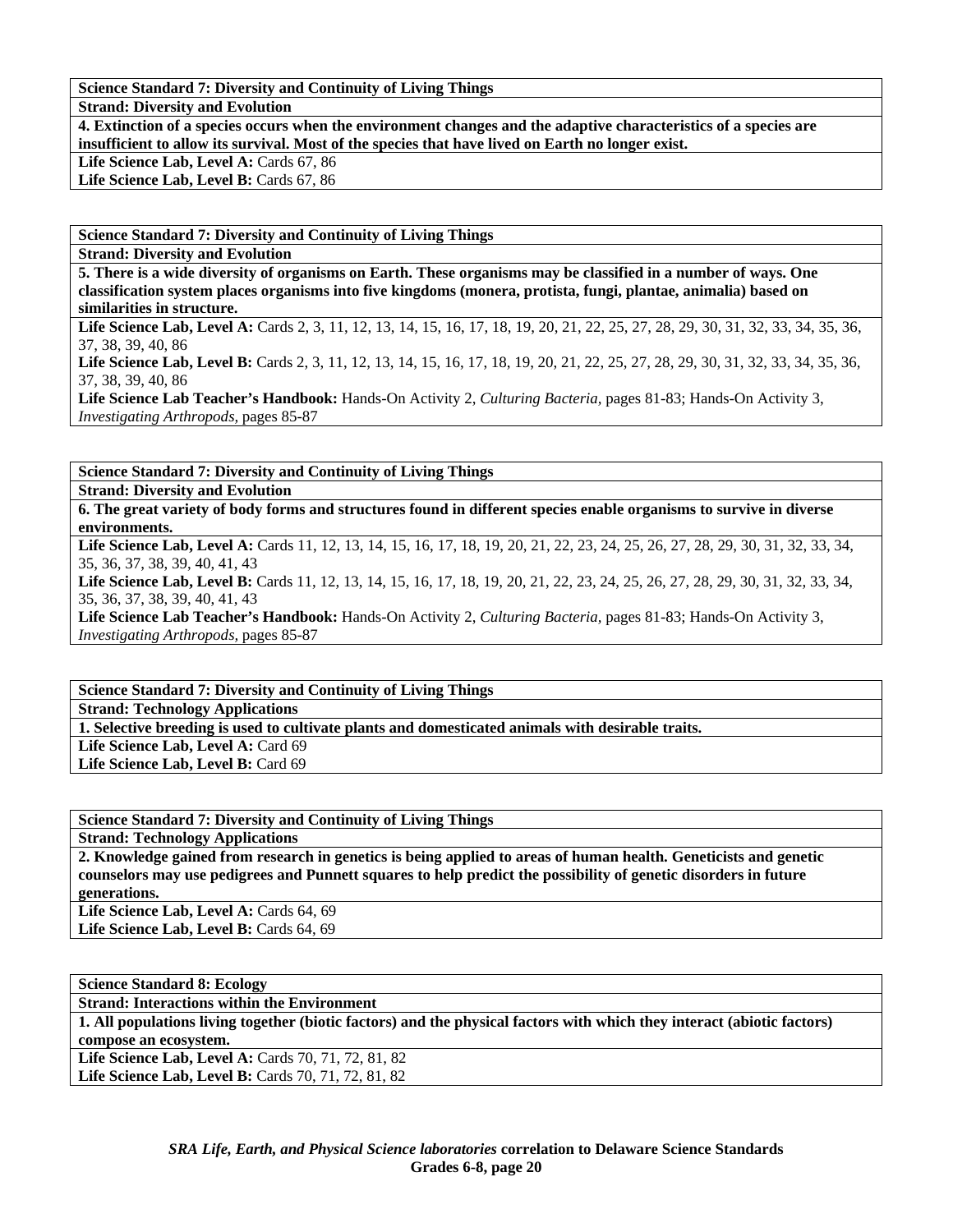**Science Standard 8: Ecology** 

**Strand: Interactions within the Environment** 

**2. Ecosystems do not have precise boundaries. All ecosystems ultimately exchange materials with one another and all influence one another.**  Life Science Lab, Level A: Cards 70, 71, 72, 81, 82

Life Science Lab, Level B: Cards 70, 71, 72, 81, 82

**Science Standard 8: Ecology** 

**Strand: Interactions within the Environment** 

**3. The Delaware Estuary is a semi-enclosed tidal body of water with a free connection to the ocean. This richly productive system, including the associated marches, provides a variety of habitats for diverse species. This system is biologically and economically important.** 

Life Science Lab, Level A: Cards 82, 85, 90 **Life Science Lab, Level B: Cards 82, 85, 90** 

**Earth Science Lab, Level A: Cards 82, 83, 87, 89, 90 Earth Science Lab, Level B: Cards 82, 83, 87, 89, 90** 

**Science Standard 8: Ecology** 

**Strand: Interactions within the Environment** 

**4. A population consists of all individuals of a species that occur together at a given place and time. A species is a distinct biological grouping of organisms whose members interbreed in nature and produce fertile offspring.**  Life Science Lab, Level A: Card 1

Life Science Lab, Level B: Card 1

**Science Standard 8: Ecology** 

**Strand: Interactions within the Environment** 

**5. The size of populations may change as a result of the interrelationships among organisms, These may include predator/prey ratios, availability of resources, and habitat changes.** 

Life Science Lab, Level A: Cards 72, 73, 74, 75, 76 Life Science Lab, Level B: Cards 72, 73, 74, 75, 76

**Science Standard 8: Ecology Strand: Interactions within the Environment 6. In all environments organisms with similar needs may compete with one another for resources including food, water, air, space and shelter. This competition results in natural population fluctuations.**  Life Science Lab, Level A: Cards 72, 75 Life Science Lab, Level B: Cards 72, 75

**Science Standard 8: Ecology Strand: Interactions within the Environment 7. Overpopulation can lead to depletion of resources and potential extinction of species.**  Life Science Lab, Level A: Cards 72, 75 Life Science Lab, Level B: Cards 72, 75

**Science Standard 8: Ecology Strand: Interactions within the Environment 8. Organisms within an ecosystem may interact symbiotically through mutualisms, parasitism, and commensalisms.**  Life Science Lab, Level A: Card 74 Life Science Lab, Level B: Card 74